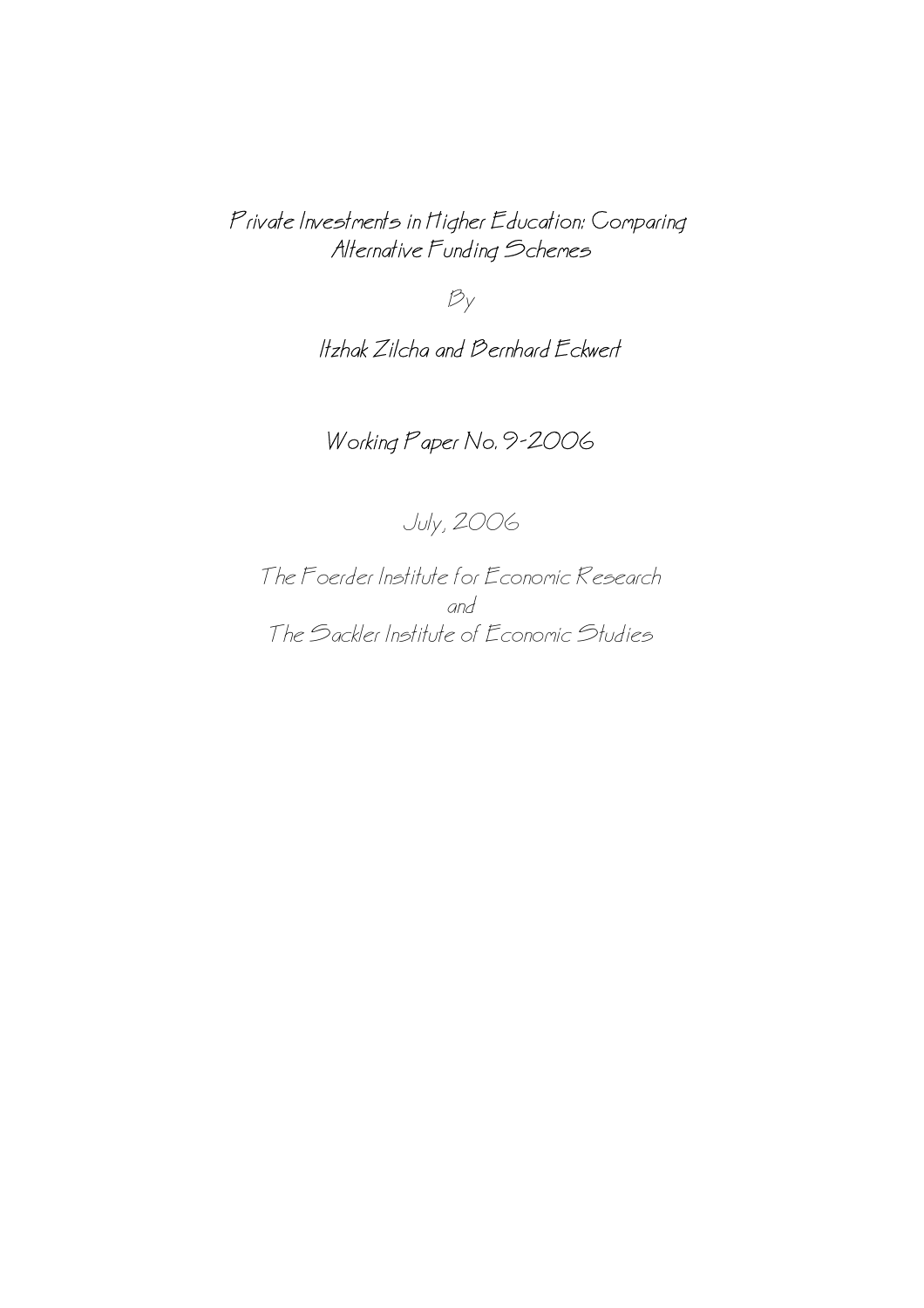# Private Investments in Higher Education: Comparing Alternative Funding Schemes

By

Bernhard Eckwert -Department of Economics, Bielefeld University Itzhak Zilcha - The Berglas School of Economics, Tel Aviv University

June 2006

Abstract: We consider an OLG economy with endogenous human capital formation. Young individuals make decision about their investment in higher education only after they obtain some signal, correlated to their ability. We examine three different funding regimes, each requires governmental intervention but not funding, available to students if they choose to invest in higher education. The economic implications of such funding schemes in equilibrium are studies, in particular the effects on accumulation of human capital and income inequality.

JEL numbers: D31, D91, H31, I22

Key words: higher education, funding, human capital, income inequality.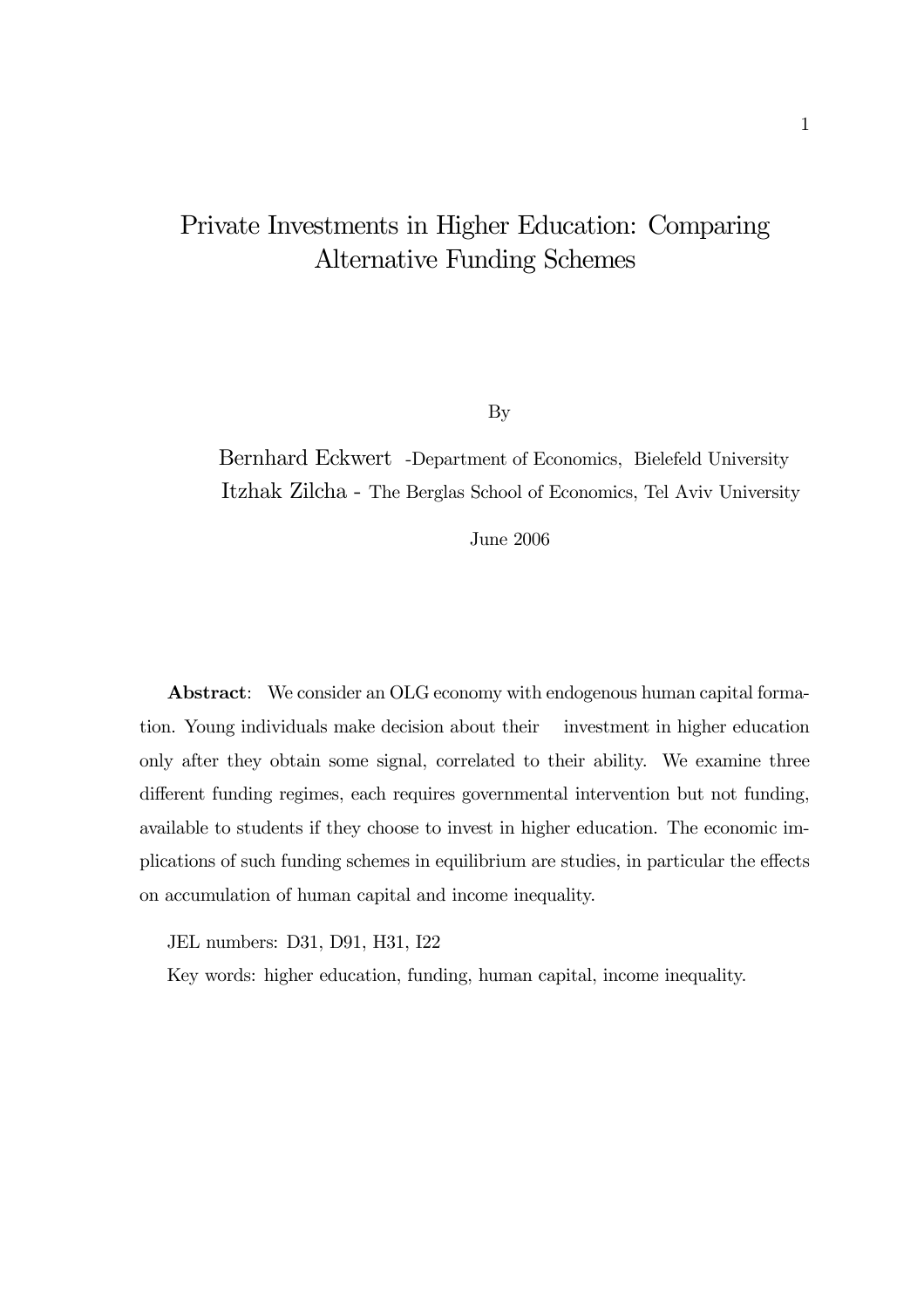#### 1. INTRODUCTION

The important role played by higher education in the development process of countries and its significant impact on the distribution of income has long been recognized by economists. Researchers demonstrated cross-country evidence that show positive association between investment in education and economic growth [see, e.g., Barro (1998) and Bassinini and Scarpenta (2001)]; particularly, those OECD countries who exapanded higher education more rapidly from the 1960's experienced faster growth. The level of education has been shown to have positive effect on physical capital investments. Higher education has been expanded considerably in the OECD countries during the second half of the twentieth century; this is in terms of aggregate numbers of students as well as the total funding coming from public and private sources. The most striking example is the UK's higher education system: In 1960 there were 400,000 full time students compared to 2 million in the year 2000 [see, Greenaway and Haynes (2003)]. As a result of this expansion, all major industralized countries in Europe and elsewhere have been grappling with financing the rising costs of of higher education/ training systems. Due to fiscal pressures, we now observe a process of shifting part of this financial burden from public funding towards the students.<sup>1</sup> We also see a shift from income support transfers to programs based on students loans, which has resulted in a significant decline in the public funding per student. Clearly, the cost of higher education extends well beyond payments of tuitions, students in universities do not live with their parents anymore. Access to attarctive loans, to be invested in education, which are used for tuition, housing, equipment etc. also allow students to devote more time to improving their scholar achievements.

<sup>1</sup>Even in Russia 47% of the students in the higher education system must finance their tuition fees (which are significant), as well as other related costs from their own resources [see Kaganovich (2005)].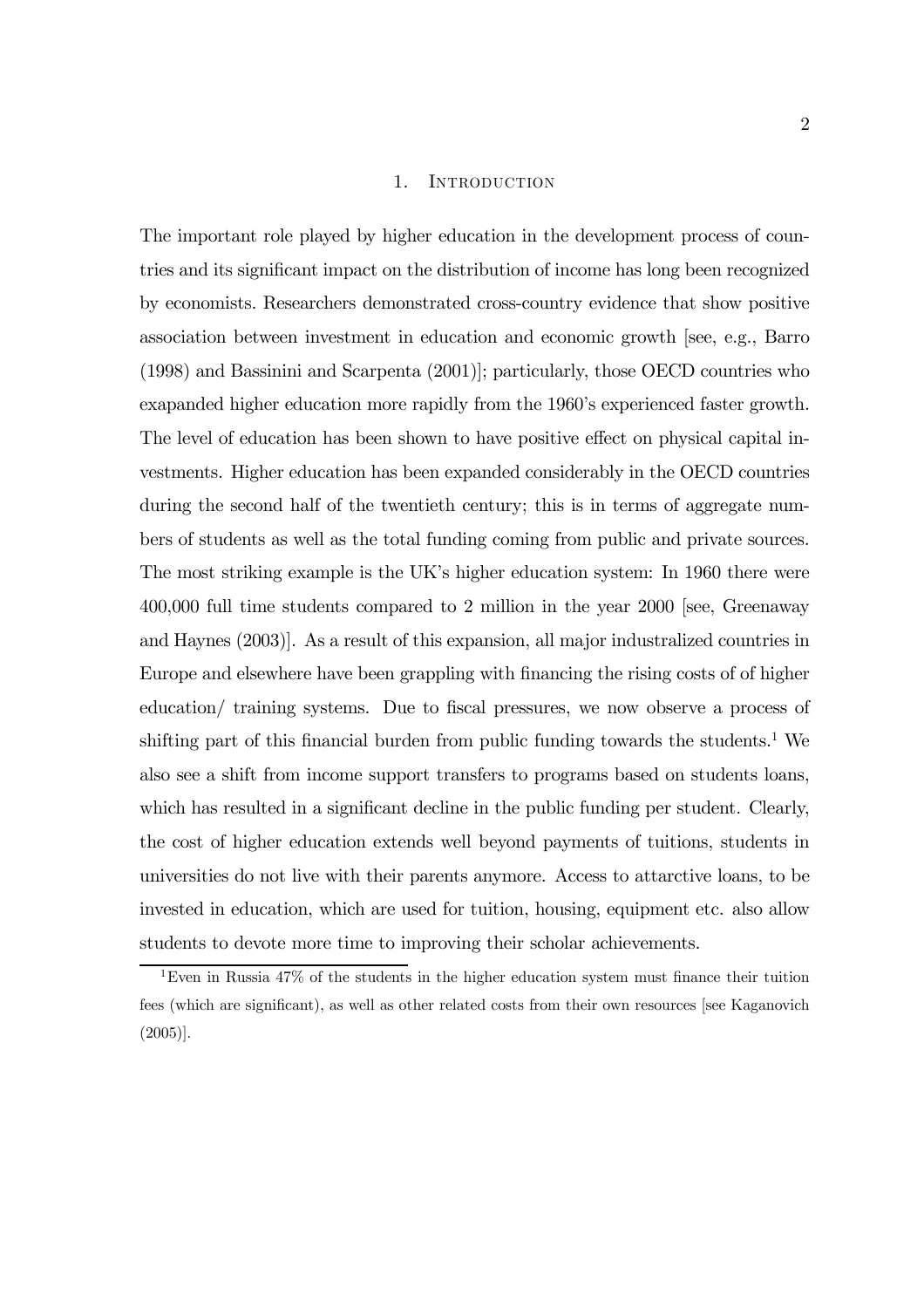Although, there are good reasons for governmental intervention in the provision of higher education, there are some justifications to proceed with shifting part of the financial load to personal funding. In certain countries, due to the socio-economic background of the students, subsidizing heavily the higher education results in adverse effect on the distribution of income. On the other hand, it is desirable to remove the financial barriers to enhance participation of the younger generation in the higher education system. Due to the well-documented market failure in financing higher education, some other alternatives should be examined. Milton Friedman (1955, 1962) was the first to raise this issue and to suggest some solutions. Friedman was the first to offer income-contingent financing of students' investments in higher education. After pointing out the empirical evidence that indicates the underinvestment phenomena in higher education, he proposes to create financial instruments that allow investors to "buy" part of a student's future income: "....for education would be to "buy" a share of an individual's earning prospects" [Friedman (1962), p. 103]. These methods of financing schemes are designed to reduce the risk that students face, since such an arrangement will provide a hedge against low or no income in the future. In other words, we need to consider not a 'mortgage-type' contracts, or graduate taxes (even though it is income-dependent), but rather income-contingent paytment scheme. Such ideas were described in Barr and Crawford (1998), in Greenaway and Haynes (2003) and, in a more extensive way, by Lleras (2004) who focuses on the implementation of various ways of funding higher education via the private sector. Lleras considers few possibilities to carry out the income contingent funding schemes, including the case where we take into account ability and future labor possibilities among students. The design of such student loan program, repayment terms and debt default, as well as the international experience, has been discussed by Woodhall (1988). The problems involving cost of such programs and evidence related to loans collectibilty has been discussed by Albrecht and Ziderman (1993). Do such ideas really work?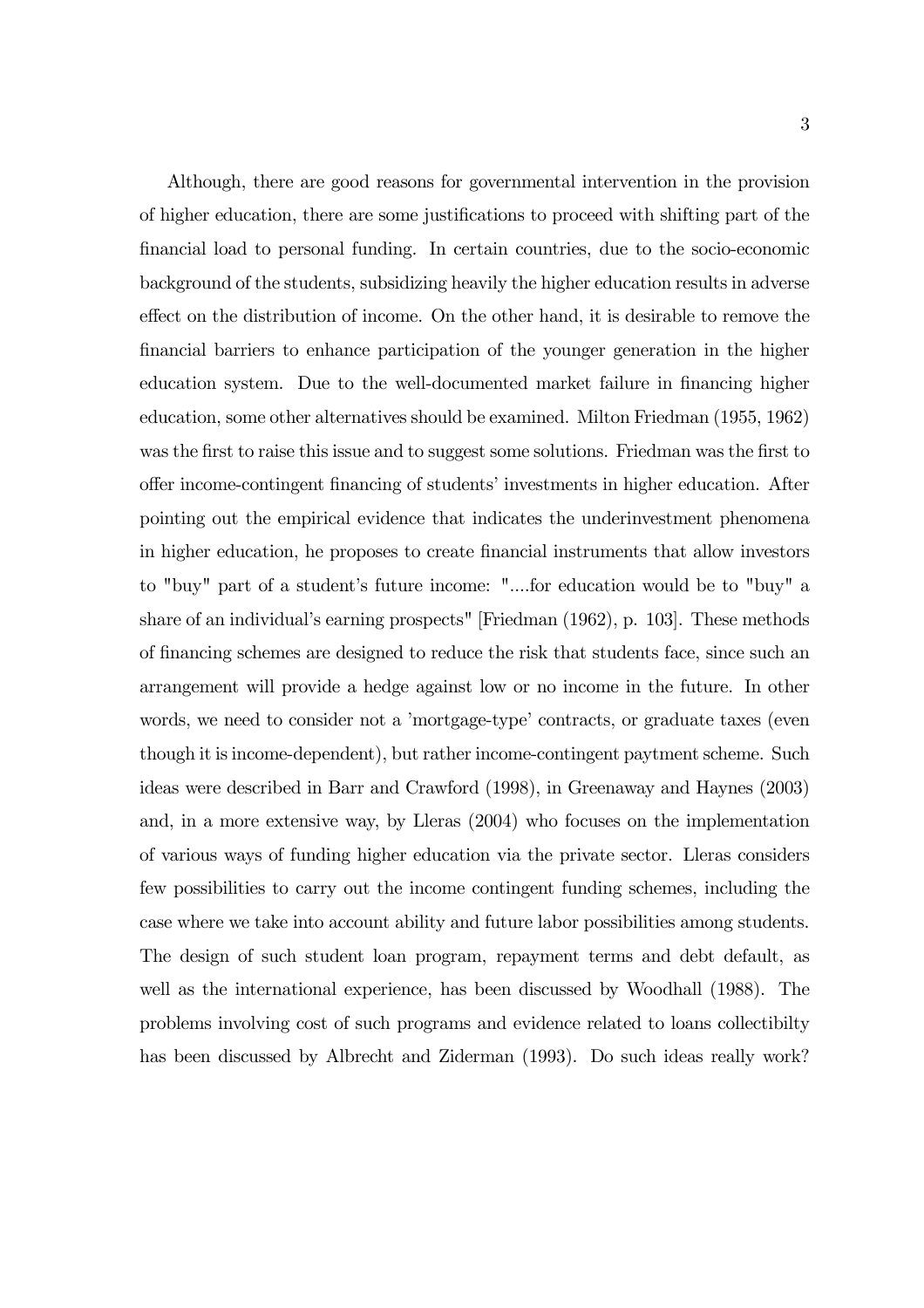let us describe specific programs for private funding of higher education implemented in some countries. The role of student financial aid in the US has been studied by Dynarski (2001), where it was shown that in the last two decades of the twentieth century "offering \$1000 of grant aid increased the probability of attending college by 3.6% and years of completed schooling by a tenth of a year".

In 1989 Australia was the first to initiate income contingent students loans program [for details, see Chapman (1997)], which turned out to be a successful experiment. Following Australia came Ghana, Sweden, Chile, New Zealand. and the UK [see Lleras (2004)]. The uniqueness of the Australian model was not only in converting the paybacks of the education loans to be income-contingent, but also in using the existing tax authorities as a collection agency, which was unprecedented. The Australian system has been successful, in part, due to the well organized collection system that operates at low marginal cost. More precisely, the collection cost of loan repayments is 0.5% in this case, which is , clearly, a low cost. Moreover, taking legal actions agaist individuals is, relatively cheap under this collection mechanism. A reliable low cost loan repayment system is an essential component in such funding program.

These ideas were adopted by the other countries, including the UK. In the UK, as pointed out by Greenaway and Haynes [(2003), p.F162], "after 1998 income contingency applies and students become liable for repayment of maintenance loans once their gross income exceeds £10,000 per annum. Beyond this, graduates pay 9% of their marginal income, collected by the Inland Revenue and passes on to the Student Loans Company". Clearly, such a mechanism also minimizes debt default. In the US there has been recently some changes in the sudent loans repayment program. The ecactment of the Higher Education Reconciliation Act (HERA) of 2005 modifies the Direct Loan program which offers contingent repayment plans as well as 'income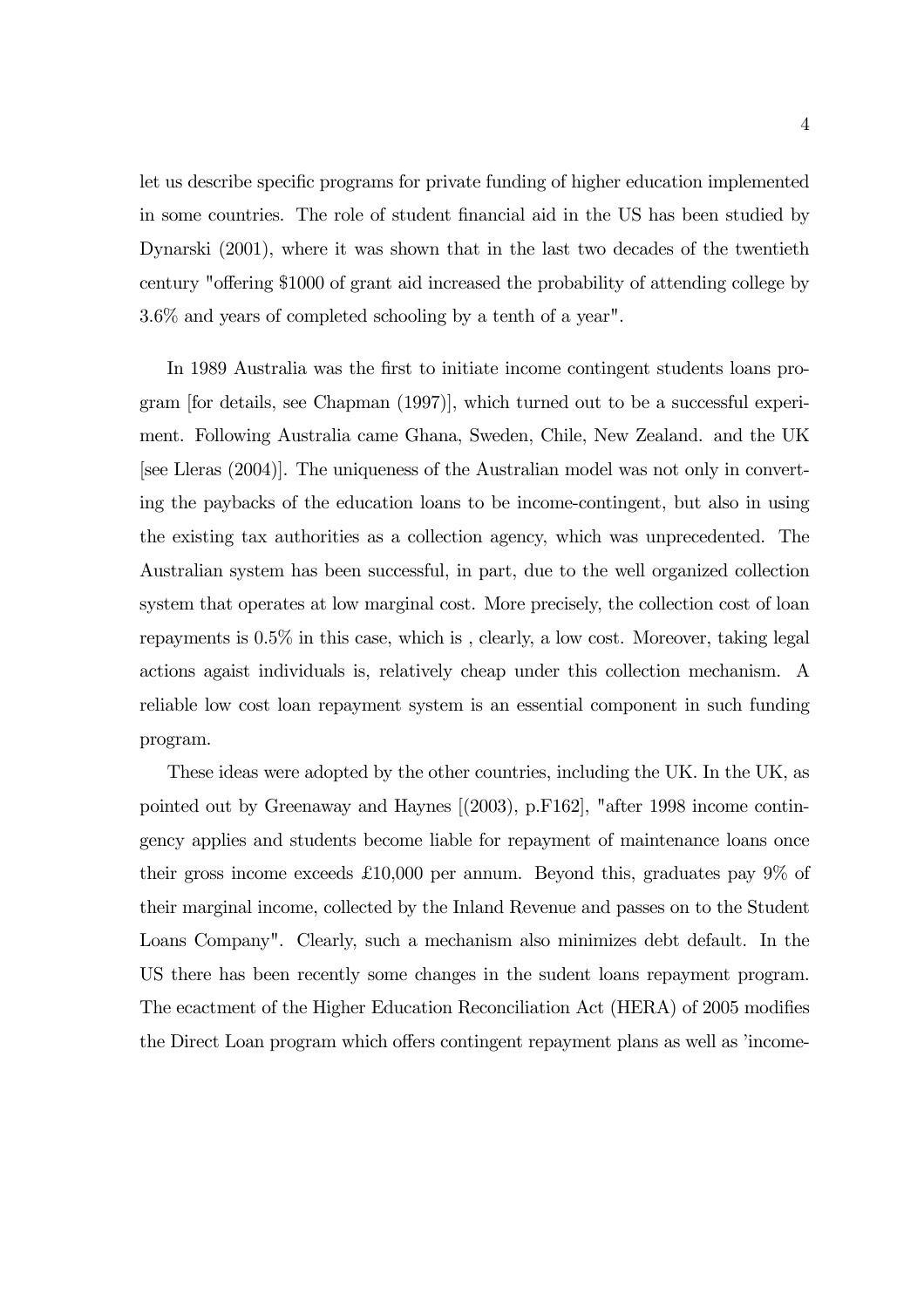sensitive' repayments. In some special cases interest rates are subsidized, and under some circustances HERA strengthens the teacher loan forgiveness plan.

Our aim in this paper is to use a general equilibrium framework in which we can analyze the economic consequences of various schemes to funding private expenditures during the higher education period. The framework used in this work is an overlapping generations model with endogenous human capital formation. This type of models were used, for example, by Azariadis and Drazen (1990), Orazem and Tesfatsion (1997), Viaene and Zilcha (2002). Heterogeneity in our case is introduced via random innate abilities in each generation. Throughout our analysis we take the investment made by the government in higher education to remain fixed. However, individual's own investment in higher education takes place after observing a signal correlated to his/her ability (or the random future income).

We shall consider three different funding schemes and examine their equilibrium effects on aggregate investments in human capital, on accumulation of human capital (and hence the impact on growth) and the compare their implication to income inequality. The three funding schemes we consider here are:

(a) Access to Credit Markets: guaranteeing that young individuals, who wish to invest in higher education, have unrestricted access to the existing credit markets.

(b) Full Risk Sharing: payments of education loans are income contingent where risk about future income (due to random abilities) is shared by all students of the same cohort,

(c) Partial Risk Sharing: future payments are contingent on the random future income, but only within groups of students who are of the 'same type' when they enter the higher education system.

Case (a) does not contain any element of repayment being income-dependent; in fact, each student needs to pay back his/her loans under the credit market terms. Thus, implementation in this case requires overcoming hurdles that prevent free access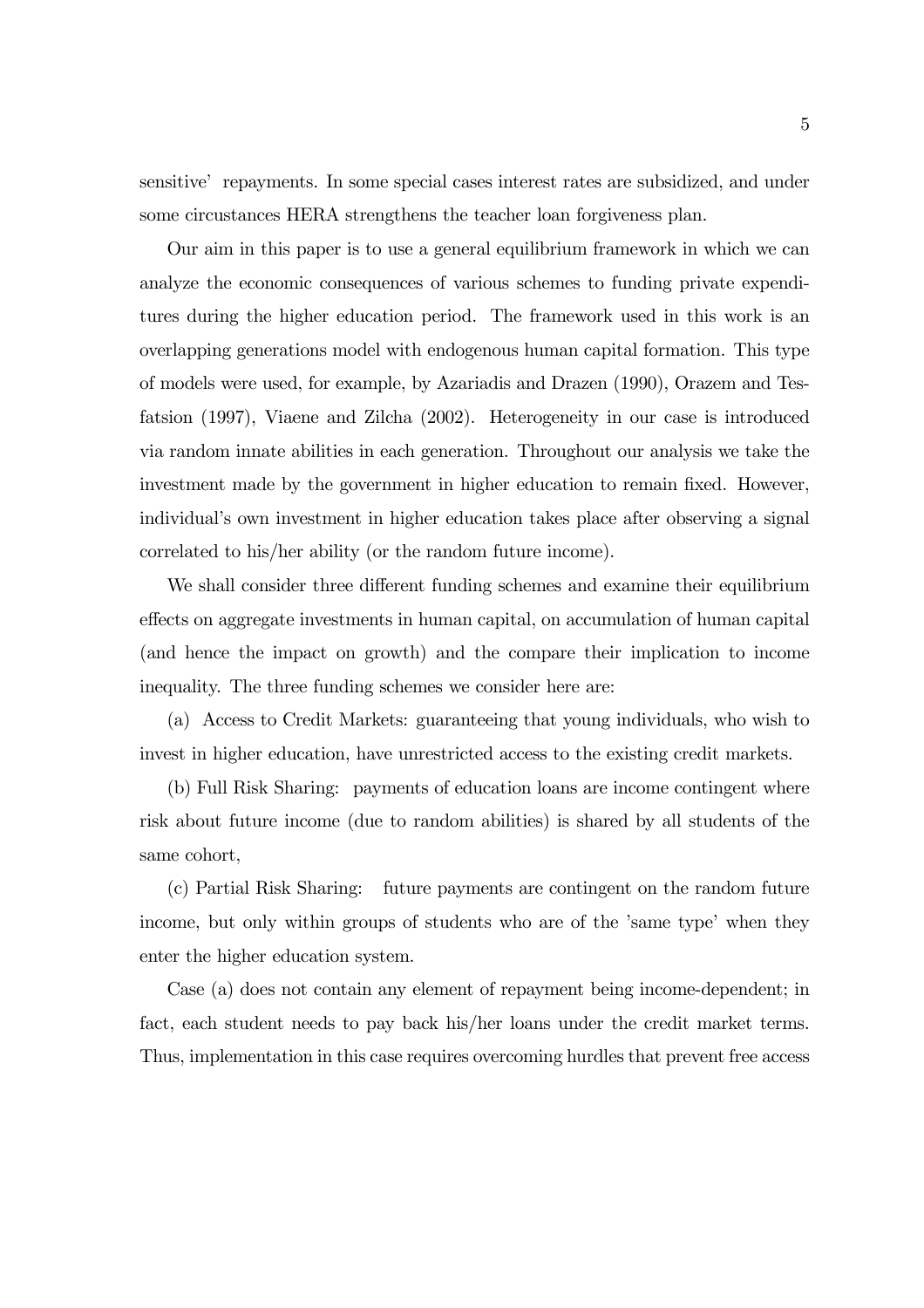to credit during the studying period. Case (b) is a mechanism of risk sharing of the uncertainty about future income within the students population of the same cohort, where loan paybacks are fully linked to the (random) future income. Thus no external funds are needed to subsidize this program, it only requires implementation via certain mechanism that guarantees revelation of information about income and debt collection (see the Australian example). Case (c) contains partial risk sharing : each group (or 'type') will have its own risk sharing: payments of debt is income contingent within that type of students. There is no risk sharing among students with "different ability charecretistics"; this restricts the 'cross subsidization' between groups characterized by different 'signals' (which are correlated to incomes).

The paper is organized as follows. We present our model and the above mentioned three financing regimes in Section 2. Section 3 examines the implications of these financing schemes to human capital accumulation. Section 4 compares the welfare implications these funding schemes. The implications to income inequality are studied in section 5. Section 6 concludes the paper. Some proofs are relegated to the Appendix.

### 2. THE MODEL

We consider an overlapping-generations economy with a single commodity, say, physical capital, which can be consumed or invested in production. Individuals live for three periods: the 'youth period', where each individual is supported by parents and acquires education and skills, has no consumption decisions to make. In the 'middle period', where individuals work, obtain income, consume and save. Finally, the 'retirement period' in which individuals consume their total savings. There is no population growth and each generation  $G_t$  (i.e., all individuals born at date  $t-1$ ),  $t = 0, 1, 2...$ , consists of a continuum of agents with (Lebesgue-) measure 1, say the interval  $[0, 1]$ .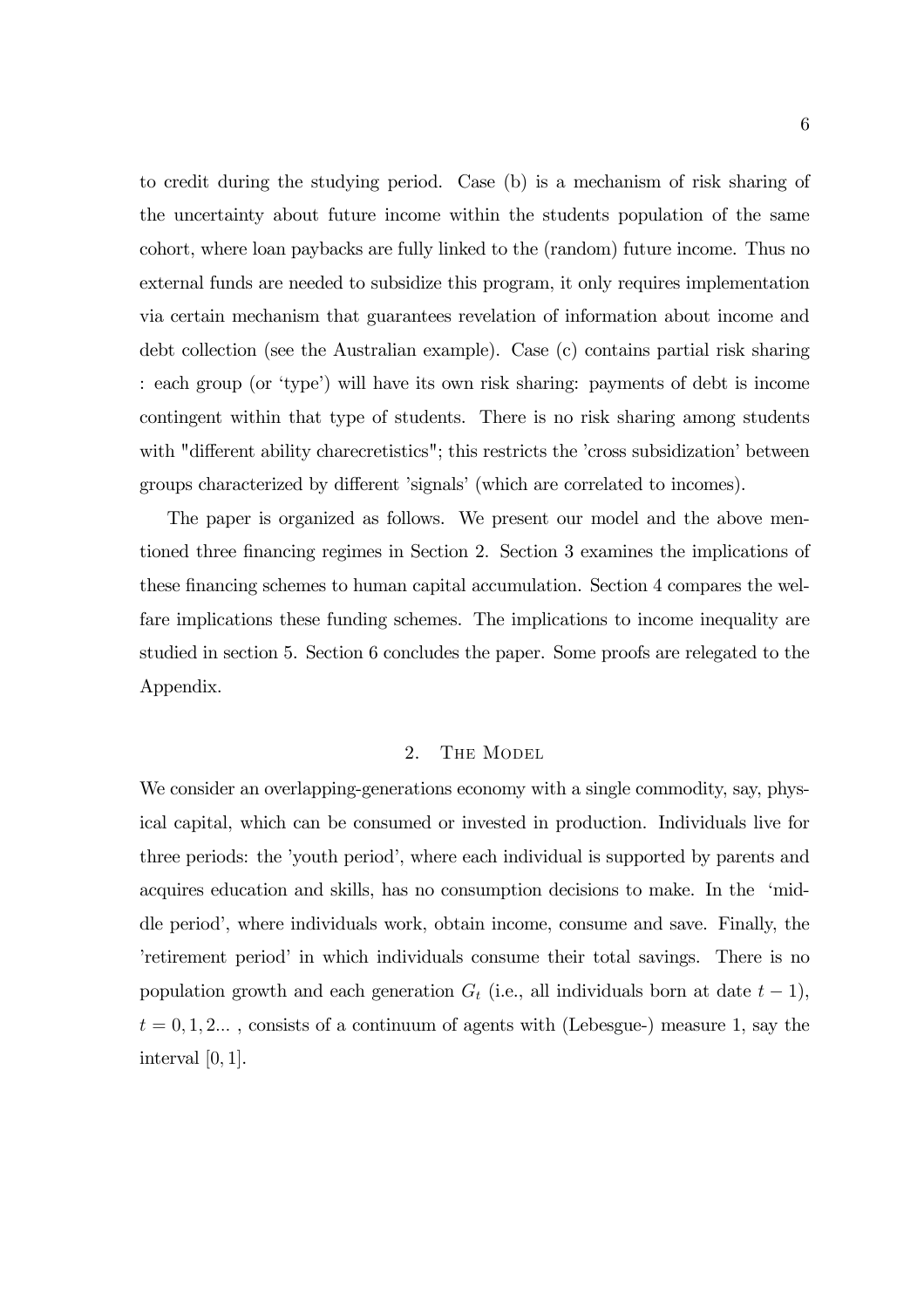Our framework is characterized by heterogenous individuals in each generation, where heterogeneity is generated by random innate ability. While nature assigns abilities to individuals at birth, no individual knows exactly his/her own ability while 'young'. We denote by  $\nu(A)$  the time-independent density function of agents with ability  $A$ , where  $A \in \mathcal{A} = [\underline{A}, \overline{A}] \subset \mathbb{R}_{++}$ . Thus, agents are exposed to uncertainty about their ability during their youth period since it becomes known only at the outset of the second period. However, since the probability distribution function over A is time-independent, there is no aggregate risk: our modeling approach follows the technique suggested in Feldman and Gilles [1985, Proposition 2], where risk exists at the individual level but in the aggregate there is no uncertainty.

The production function of human capital is, in general, a complex function which depends on individual, family and exogenous parameters. We shall restrict the structure of the human capital formation process, in order to make our equilibrium comparative dynamics analytically manageable. We assume that the level of human capital, or skills, of an individual  $i \in G_t$ , denoted by  $h_t^i$ , depends on the (random) innate ability  $A^i$ , the private investment in education  $x^i$  and the *average* human capital of the older generation, denoted by  $H_{t-1}$  (which may represent the human capital of 'teachers'). Namely,

$$
h_t^i = \varphi(A^i)g(x_t^i, H_{t-1}).
$$
\n<sup>(1)</sup>

This process, characterized by the function  $g(x, H)$ , implicitly contains the *public* investment in education, assumed to be equal to all and constant over time. We make the following assumption about this process:

(A1) As a function of  $x, g(x, H)$  is strictly increasing, concave and differentiable. Also,  $g_1(x, H)$  is nondecreasing in  $H$ ;  $\varphi(A)$  is an increasing and differentiable function.

We have used the notaion  $g_1(x,H) = \frac{\partial g(\cdot)}{\partial x}$ . The choice of the private investment in education  $x_t^i$  (in the youth period) is done by individual i after observing some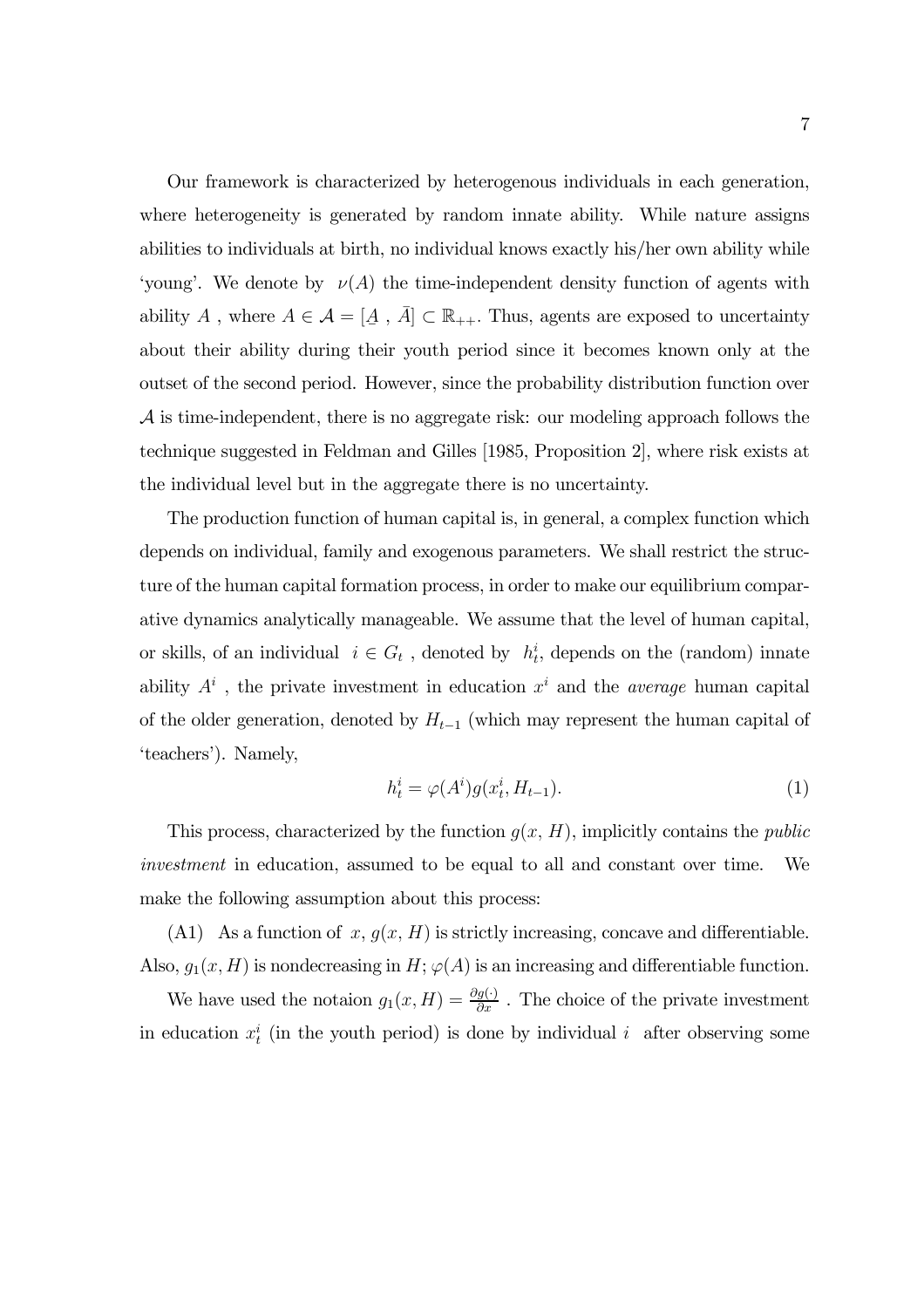signal  $y^i \in Y \subset \mathbb{R}$ , assumed to be correlated with his/her innate ability. The signals assigned to agents with ability A are distributed according to the density  $\nu_A(y)$ . Also, the distribution of signals received by agents in the same generation has the density:  $\mu(y) = \int_{\mathcal{A}} \nu_A(y) \nu(A) dA$ . Let  $\nu_y(A)$  be the density of the conditional distribution of A given the signal y. The average ability of all agents who have received the signal  $y$ is given by:  $\bar{\varphi}(y) = E[\varphi(\tilde{A}) | y] = \int_{\mathcal{A}} \varphi(A) \nu_y(A) dA$ .

In our economy the signals are public information and the investments made by individuals in their education are observable. We assume throughout the paper that the Monotone Likelihood Ratio Property (MLRP) holds, namely : for any prior distribution of the random variable A,  $y' \geq y$  implies that the posterior distribution conditional on  $y'$  dominates the posterior distribution conditional on y in the firstdegree stochastic dominance [see, Milgrom (1981)]. In particular, if  $y' \geq y$  then for any increasing function  $f(z)$  we have:  $E[f(A) | y'] \ge E[f(A) | y]$ . Thus, higher signals are 'good news'.

Assume that the investment in education by the young individual should be financed by loans. Consider now the optimization that determines the optimal level of this investment. Notice that this choice is made after the signal  $y^i$  is observed; however, future income is still random due to the uncertainty about human capital. We also assume, implicitly, that the *public* investments in education are reflected by the technology of production of human capital  $g(x, H)$  (this process of human capital formation is assumed to be time-invariant, for simplicity). We shall consider three different alternative interventions by the government in financing students' higher education investments:

(1) Access to Credit Markets: Students have access to the existing financial markets to finance their education investment. In particular, in this regime the government guarantees unrestricted access to the credit markets to each student, as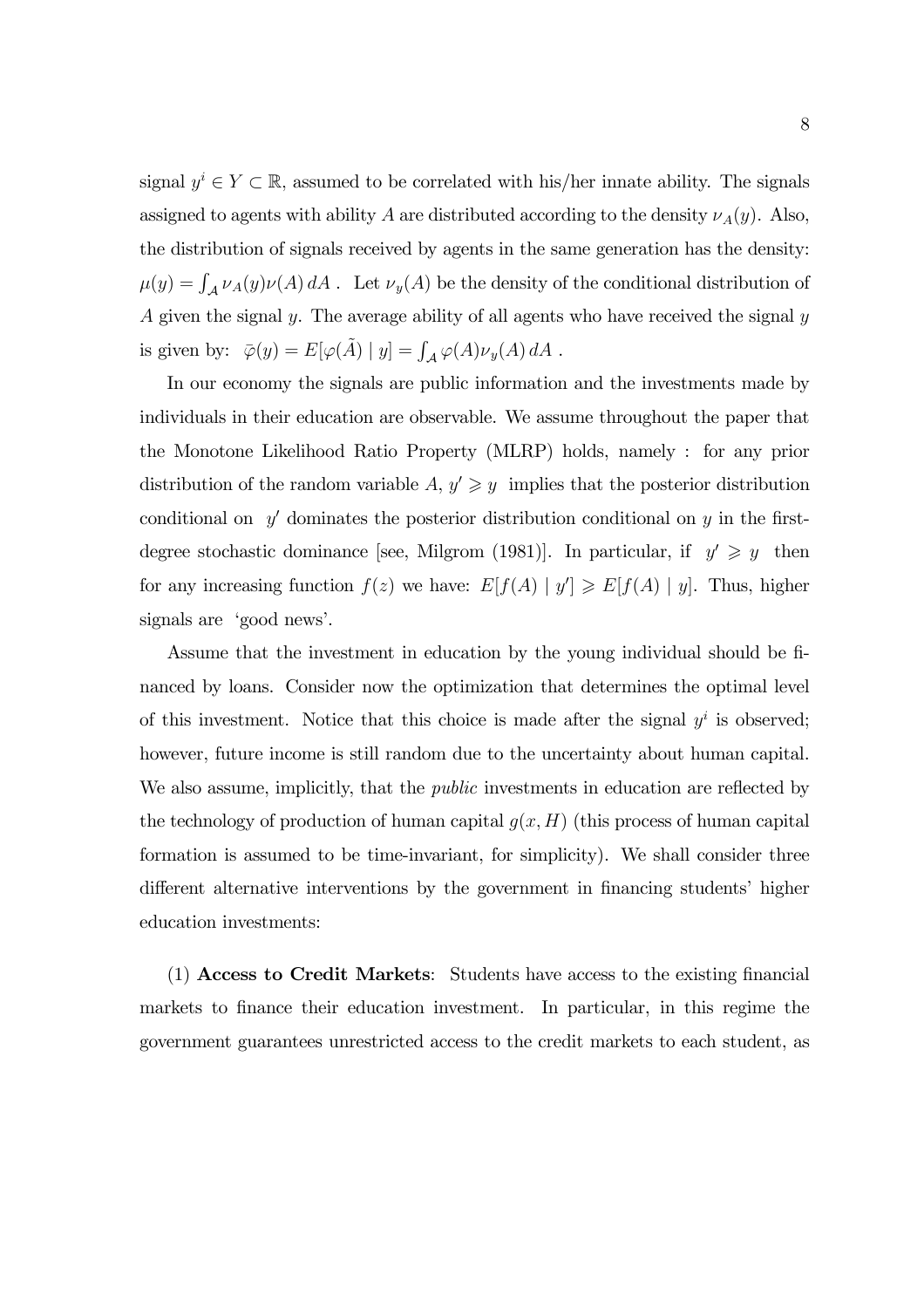well as enforcement of debt collection. This financing scheme will be called funding regime I.

(2) Full-insurance of loans: In this regime each individual has to pay back is linked to the realization of future income (hence, linked to the realization of human capital). The pooling of risks in this insurance arrangement contains all young individuals who choose to invest in education. The governmental intervention contains releasing information about individual income, as well as guaranteeing the collection of debt. This financing scheme will be called funding regime II.

(3) Restricted-insurance of loans: The amount to be paid back by each individual is linked to realization of his/her income; however, the pooling of risks in this insurance arrangement is among the group of individuals who have the *same signal*!! The role played by the government in this case is similar to that in case (2). We call this financing scheme regime III.

Given certain funding regime we assume that all agents must use this channel of financing. Namely, we do not allow students to "diversify" between the insured-loans channel and the credit market funding channel. Given the evidence about borrowing constraints that students face in the financial markets (see, e.g., Galor and Zeira (1993)), this seems a reasonable assumption. Clearly, some government intervention is needed in order to implement funding regime I; namely, to guarantee access to credit markets for students. Since investments in human capital formation are important to the creation of human capital we shall study and compare the economic implications that the various funding schemes have upon the equilibrium aggregate human capital and the intragenerational income distribution.

We assume that agents are expected utility maximizers with von-Neumann Morgenstern lifetime utility function:  $u_1(c_1) + u_2(c_2)$ , where  $u_1(c_1)$  and  $u_2(c_2)$  where  $c_1$ and  $c_2$  denote the consumption in the second and third period of lifetime. Note that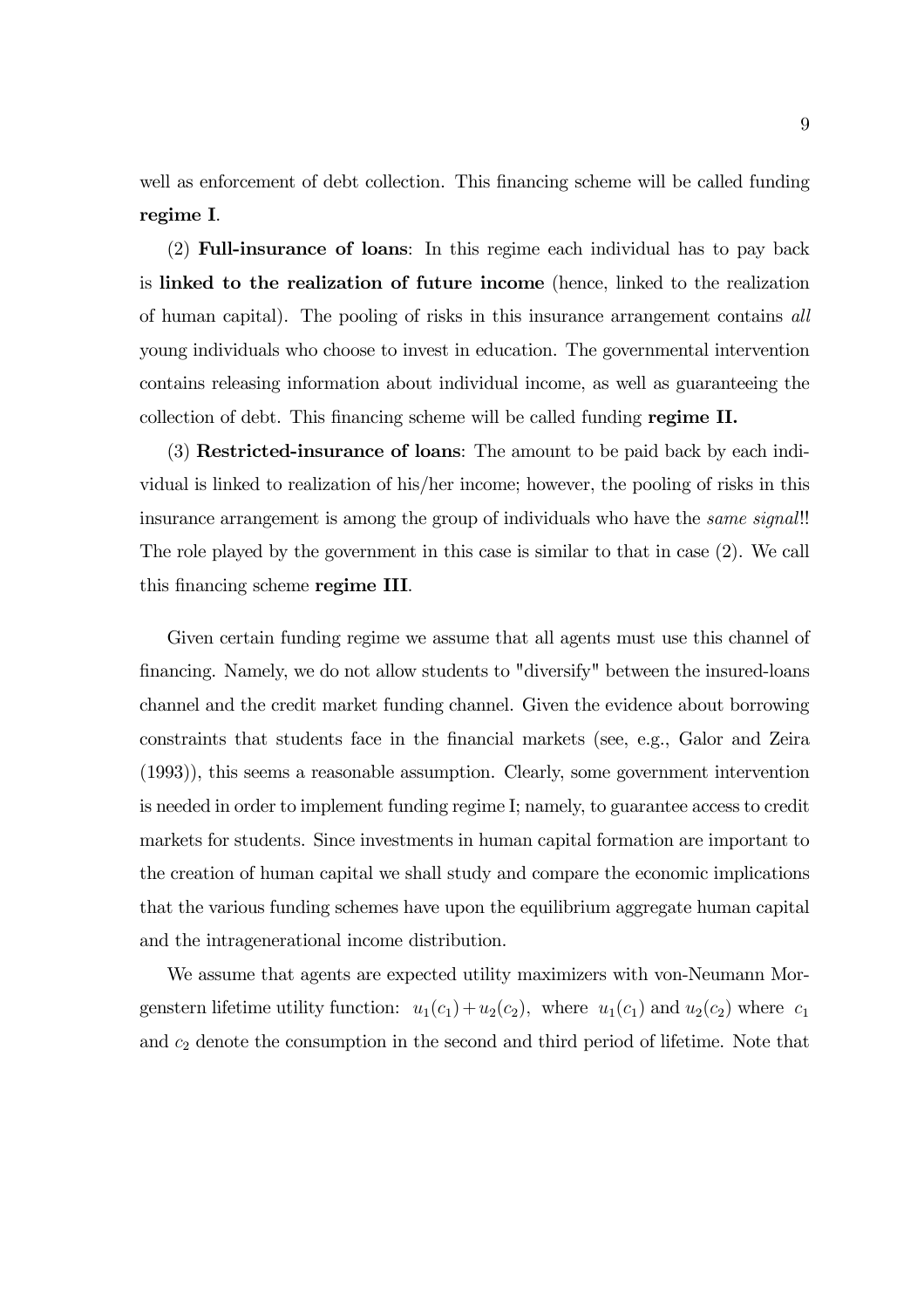agents do not make any consumption decisions while they are young. We assume that these utility functions are increasing and strictly concave.

Production in our economy is carried out by competitive firms using two production factors: physical capital  $K$  and human capital  $H$ . We assume that the aggregate production function is  $F(K, H)$  exhibits constant returns to scale, full depreciation of physical capital and that individuals supply labor (in their 'working period') inelastically, normalized to be 1. Given the human capital level of agent  $i$ , denoted by  $h^i$ , and the wage rate w per unit of human capital, the wage income is equal to  $h^i \cdot w$ . We assume that:

(A2)  $F(K, H)$  is concave, homogenous of degree 1 and satisfies:  $F_K > 0$ ,  $F_H > 0$ ,  $F_{KK}$  < 0 and  $F_{HH}$  < 0.

We assume throughout this paper that **physical capital** is internationally mobile while **human capital is immobile**. The economic implications of capital mobility are clear: interest rate at each date  $t, \bar{r}_t$ , is exogenously given. Thus, given the stock of human capital  $H_t$  at date t, the stock of physical capital  $K_t$  must adjust in a way that:

$$
R_t = 1 + \bar{r}_t = F_K(K_t, H_t), \qquad t = 1, 2, 3, \dots \tag{2}
$$

In a competitive labor market the wage rate is given by the marginal product of labor, i.e.,

$$
w_t = F_L\left(\frac{K_t}{H_t}, 1\right) \qquad t = 1, 2, 3, \dots \tag{3}
$$

2.1. Financing Regime I. Let us consider first the optimal investment in education and saving behavior under the funding regime I. Agents choose optimal investment in generating human capital under uncertainty due to the random ability that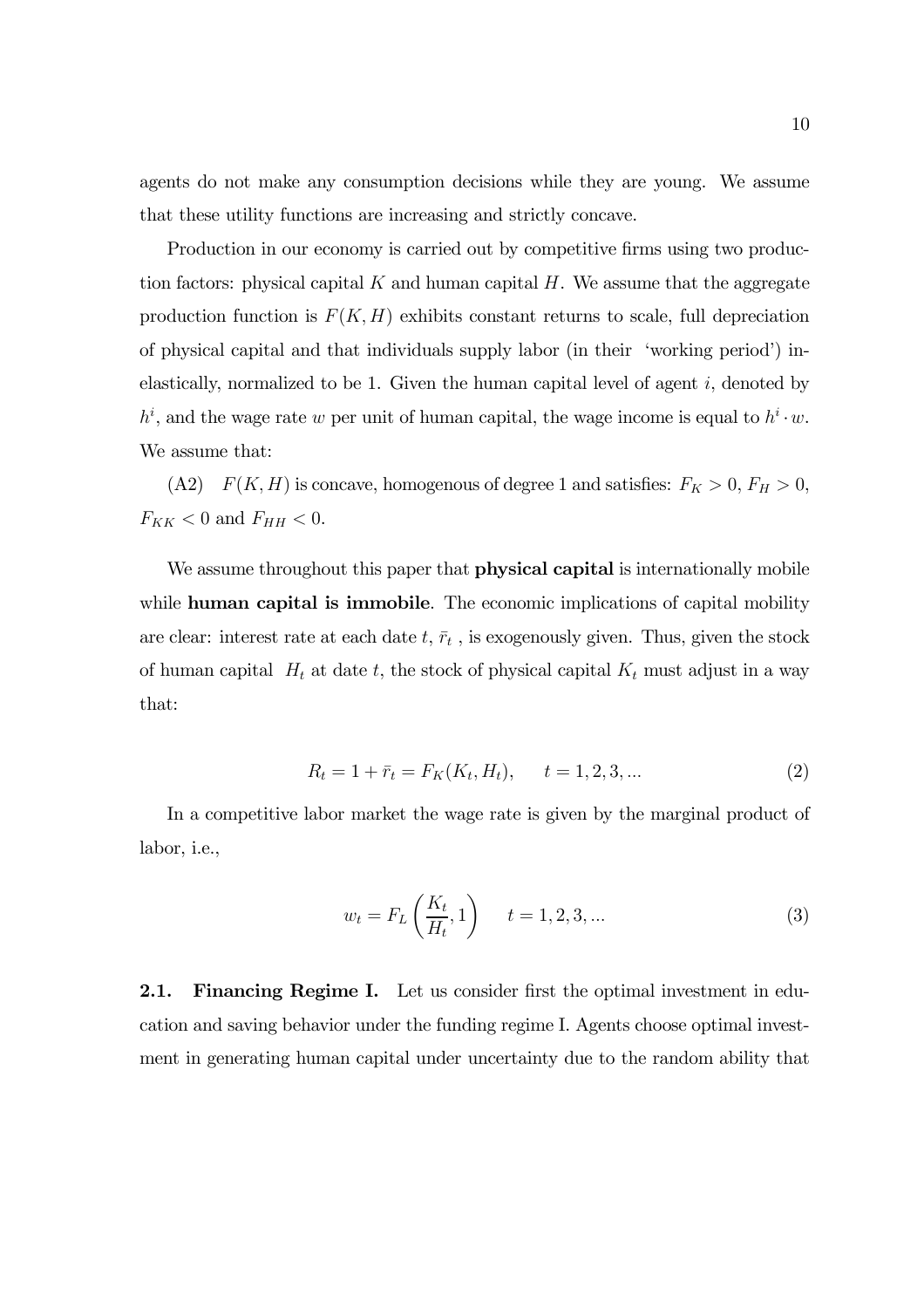realizes only later; however, all agents with the same signal y will choose the same investment  $x(y)$ . Consider agent i's  $(i \in G_t)$  optimization when 'young' in this case. Given the signal  $y$ , denote by  $c_t^{1i}$  and  $c_t^{2i}$  consumption in the 'working period' and the 'retirement period' of agent i, and let  $x_t^i(y)$  be the agent's choice of investment, made under uncertainty. The optimal saving  $s_t^i$ , which is determined in the working period, is made after the uncertainty about income has been resolved. For simplicity, let us drop the individual index i. Given the market interest rates and wages,  $\{\bar{r}_t,$  $w_t$ <sub>i</sub><sup>∞</sup><sub>t=1</sub>, the level of  $H_{t-1}$  and the agent's signal y the optimal **saving** decision at date  $t$  is determined by,

$$
\max_{s_t} u_1(c_t^1) + u_2(c_t^2)
$$
\n
$$
\text{s.t.} \qquad c_t^1 = w_t \varphi(\tilde{A}) g(x_t(y), H_{t-1}) - R_t x_t(y) - s_t
$$
\n
$$
c_t^2 = R_{t+1} s_t.
$$
\n(4)

Denote optimal savings by  $s_t(I_t(A, y))$  where  $I_t(A, y)$  is the net income in the working period,

$$
I_t(A, y) = w_t \varphi(\tilde{A}) g(x_t(y), H_{t-1}) - R_t x_t(y)
$$
\n(5)

The necessary and sufficient condition for problem (4) is:

$$
u'_1(I_t(A, y) - s_t) = R_{t+1}u'_2(R_{t+1}s_t) \qquad A \in \mathcal{A}.
$$
 (6)

Note that, by our assumptions about the utility functions, equation (6) implies that the optimal saving  $s_t(I_t)$  and  $I_t - s_t(I_t)$  are increasing functions in net lifetime income  $I_t$ . Now, when the 'young' agent chooses an optimal level of investment, taking into account the optimal savings behavior  $s_t(I_t(A, y))$ , the investment in education is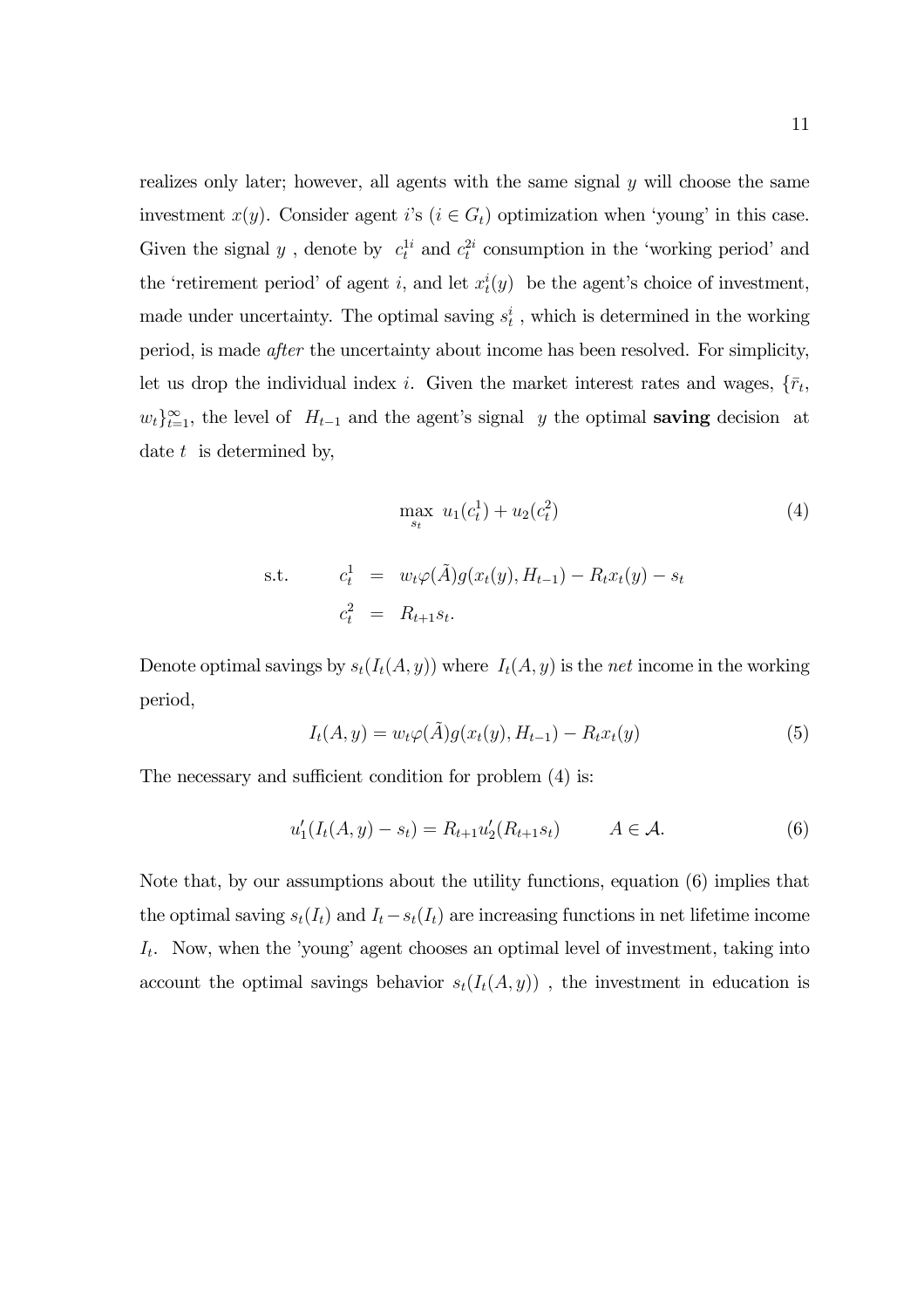determined by:

$$
\max_{x_t} E[u_1(c_t^1) + u_2(c_t^2)| y] \tag{7}
$$
  
s.t.  $c_t^1 = I_t(A, y) - s_t$   
 $c_t^2 = R_{t+1}s_t$ 

where  $I_t(A, y)$  is given by equation (5) and  $s_t$  satisfies equation (6). By the Envelope theorem and the strict concavity of the utility functions, this optimization has a unique solution determined by the first order condition:

$$
E\{[w_t\varphi(\tilde{A})g_1(x_t, H_{t-1}) - R_t]u'_1(c_t^1) | y\} = 0
$$
\n(8)

Let us define competitive equilibrium under the funding regime I. The same definition generalizes directly to the other (forthcoming) regimes as well. Our economy start at date 0 with a given initial stocks of physical capital  $K_0$  and human capital  $H_0$ . The dynamic equilibrium will depend upon the evolution of the human capital stock, hence, upon the investment opportunities of the younger generation in human capital. This will affect the accumulation and the distribution of human capital along the equilibrium path. We assume throughout this paper that labor (employees) is internationally immobile, while physical capital is fully mobile. This is in line with the globalization process that we witness in recent decades where international capital mobility has been increasing tremendously. Given the the aggregate production function  $F(K, H)$  and the (international) interest rates  $\{r_t\}_{t=1}^{\infty}$  (exogenous), we derive the competitive market **wages**  $\{w_t\}_{t=1}^{\infty}$ , where each  $w_t$  is given by the marginal product of effective labor.

We say that  $\{(c_t^1, c_t^2), x_t(y), s_t; (r_t, w_t)\}_{t=1}^{\infty}$  is a **Competitive equilibrium** (under financing scheme I), if for all dates  $t, t = 1, 2, ...$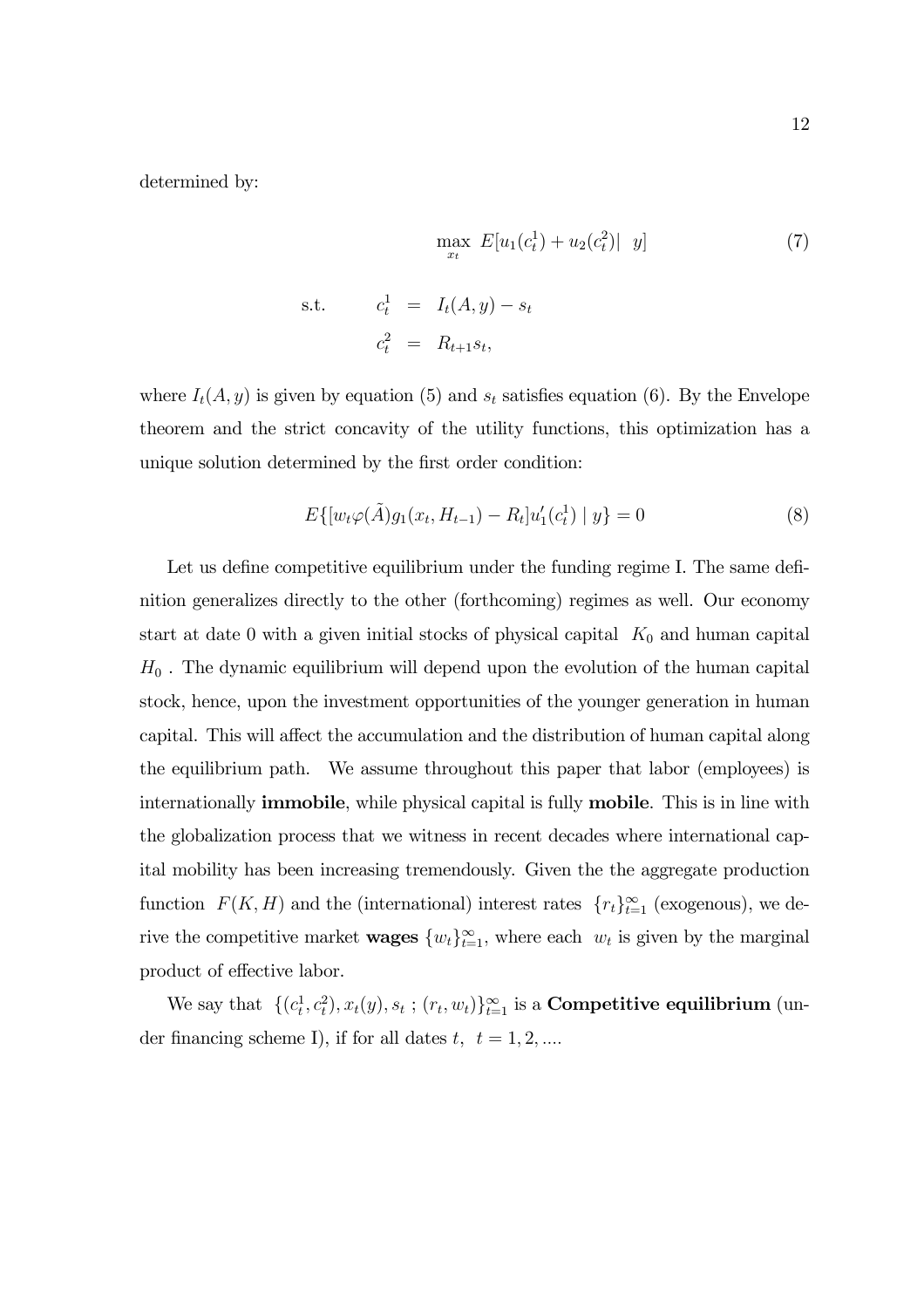(a) **Optimum**: each agent with a signal  $y$  attains the optimum, in optimization problem (4), in  $[(c_t^1, c_t^2), x_t(y), s_t]$ .

(b) Market Clearing conditions hold: Given that the aggregate capital stock satisfies:  $R_{t+1} = 1 + r_{t+1} = F_K(K_{t+1}, H_{t+1}),$  The wages are determined by the marginal product of effective labor,

$$
w_{t+1} = F_L(K_{t+1}, H_{t+1})
$$
, where  $H_{t+1} = \int \overline{\varphi}(y) g(x_t(y), H_t) \mu(y) dy$  (9)

In our comparative dynamics analysis we assume that competitive equilibria (under various regimes) start from the same initial stocks  $K_0, H_0$  and compare the allocations along these dynamic paths period by period.

2.2. Financing Regime II. Consider the behavior of young individuals when funds needed to financing their investment in higher education are some type of 'insured loan'. Namely, the payback of the loans are linked to the individual's income (thus, linked to the realization of his/her random income in the future). Moreover, this mechanism contains no subsidization of this program by the government: th pooling of risks includes all the young students of the current generation who wish to invest in education. In particular, as we have assumed, the regular credit markets cannot be used for funding educational expenditure in this case. Denote by  $\bar{\varphi} =$  $E_y\overline{\varphi}(y)$ . An agent who receives a loan to finance investment  $x_t$  is obliged to pay back  $R_t x_t \frac{\varphi(A)}{\bar{\varphi}}$  in the working period of lifetime. In this case net income in the working period is given by:

$$
I_t(A,y) = w_t \varphi(A) g(x_t(y), H_{t-1}) - R_t x_t(y) \frac{\varphi(A)}{\overline{\varphi}}.
$$

Proceeding as in Section 2.1, optimal investment and savings are chosen according to (6) and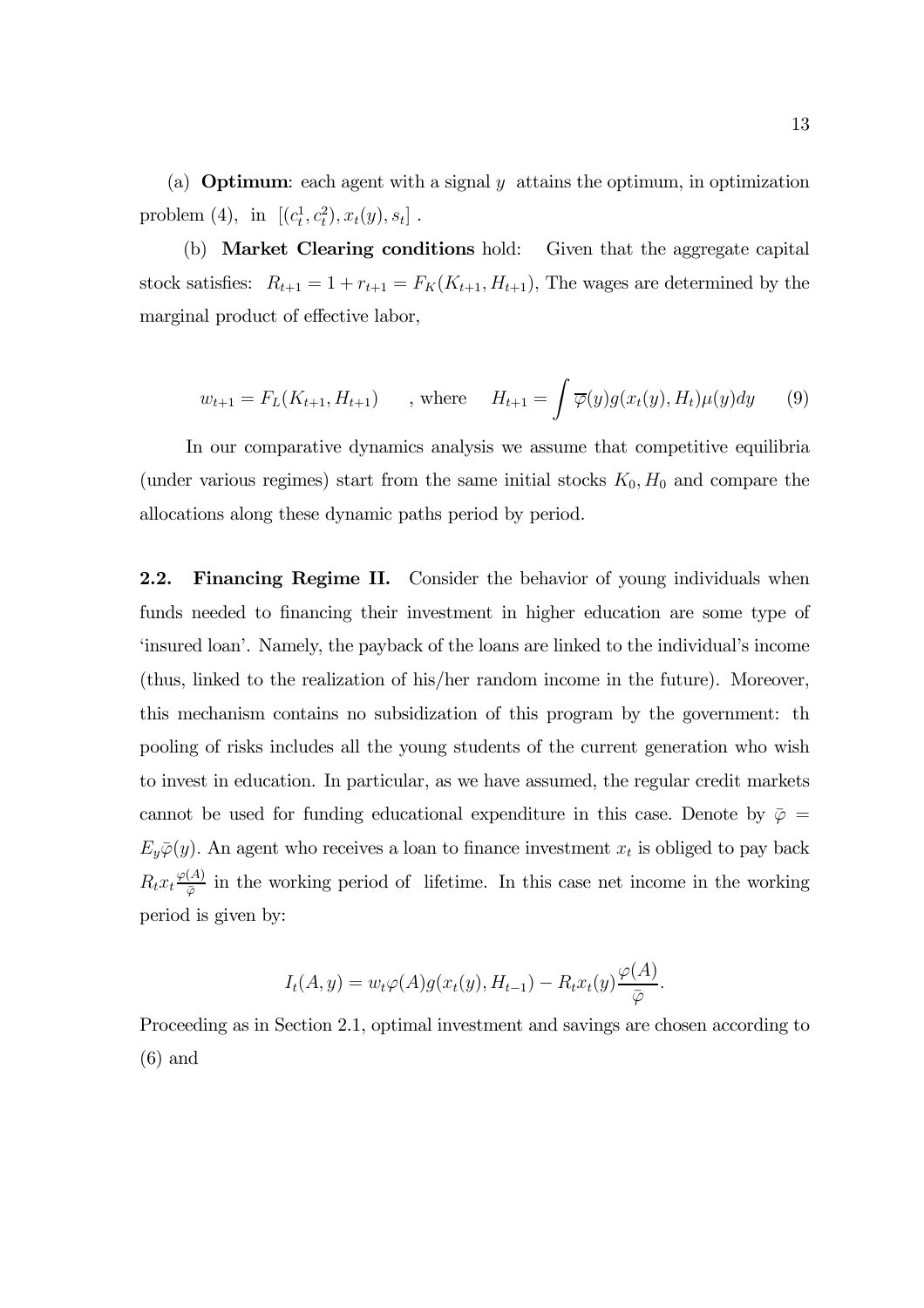$$
E\left\{ \left[ w_t g_1(x_t, H_{t-1}) \varphi(\tilde{A}) - R_t \frac{\varphi(\tilde{A})}{\bar{\varphi}} \right] u_1'(c_t^1) \middle| y \right\} \leq 0
$$
  
= 0, if  $x_t > 0$ . (10)

This condition implies that,

$$
x_t^* > 0 \qquad \Longleftrightarrow \qquad \bar{\varphi}g_1(x_t^*, H_{t-1}) = \frac{R_t}{w_t} \tag{11}
$$

Moreover, (11) implies that all individuals will invest the same amount, regardless of the signal y each has received, i.e.,  $x_t^*(y) = \hat{x}_t$ . Clearly,  $\hat{x}_t$  will depend on  $H_{t-1}$  and, by our assumptions, it is nondecreasing in  $H_{t-1}$ . Due to the 'fair insurance' arrangement provided under financing scheme II, coupled with the risk aversion assumption, the optimal investment in education  $\hat{x}_t$  maximizes the expected lifetime income as if the maximum was attained prior to the revelation of the signal; namely,  $\hat{x}_t$  solves

$$
\max_{x} E_y \left\{ E \left[ w_t \varphi(\tilde{A}) g(x_t, H_{t-1}) - R_t x_t \frac{\varphi(\tilde{A})}{\bar{\varphi}} \middle| y \right] \right\} \tag{12}
$$

and hence it is independent of y. We shall proceed with the assumption that  $\hat{x}_t > 0$ for all t. These conditions are guaranteed if  $g_1(0, H_{t-1}) > \frac{R_t}{w_t}$  $\frac{1}{\overline{\varphi}}$  holds for all t.

2.3. Financing Regime III. In this case there is no cross-subsidization among groups with different signals so that the insured loans are provided on different terms for agents in different 'signal groups'. In some cases private fundings are based on grouping of students either by universities (e.g., at Yale, Harvard) or by field of career; this is justified due to "Grouping students by fields reflects similarity in the risks and the expected returns within the same group" (Lleras (2004), page 66). However, in our framework, all individuals in the same signal have access to the same terms of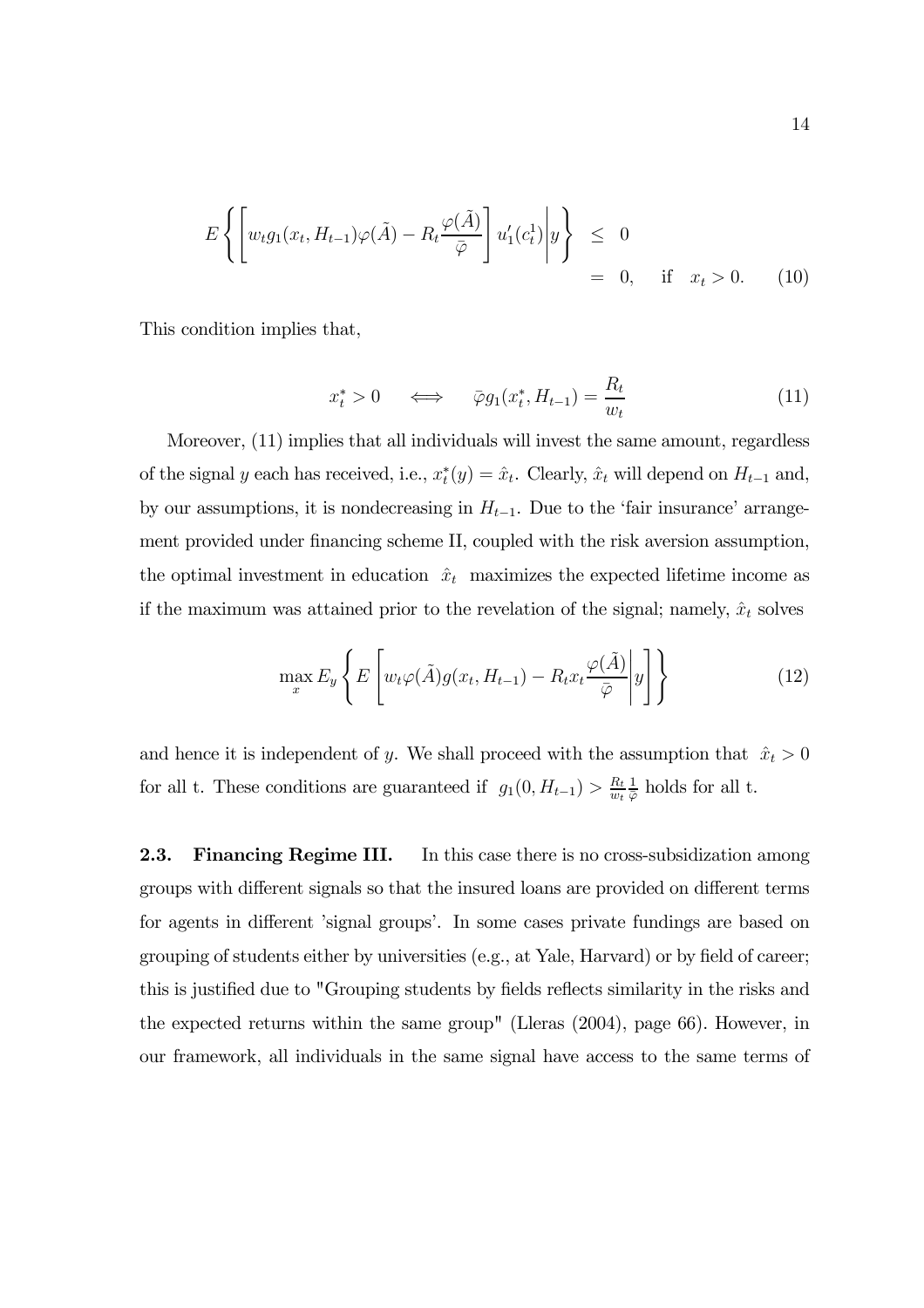borrowing: a loan of  $x$  to be invested in education by a young individual with a signal y involves an obligation to pay back  $R_t \frac{\varphi(A)}{\varphi(y)} x$  dollars in the next period (given that A has been realized). Thus, risks of the cost of education are shared only within the same 'signal group'. As before, this income-linked loan program does not require any funding from the government: The agency providing the loans pays a gross interest rate  $R_t$  in the capital market which is just equal to the rate realized on total loans within each signal group, i.e.,  $\int_{\mathcal{A}} R_t \frac{\varphi(A)}{\varphi(y)} \nu_y(A) dA = R_t$ . In this case, the net income in the working period depends on the agent's signal, his realized ability and the terms of the loan,

$$
I_t(A, y) = w_t \varphi(A) g(x_t(y), H_{t-1}) - R_t x_t(y) \frac{\varphi(A)}{\overline{\varphi}(y)}
$$

The first-order conditions for optimal investment and savings decisions are (6) and

$$
E\left\{ \left[ w_t g_1(x_t, H_{t-1}) \varphi(\tilde{A}) - R_t \frac{\varphi(\tilde{A})}{\bar{\varphi}(y)} \right] u'_1(c_t^1) \middle| y \right\} \leq 0
$$
  
= 0, if  $x_t > 0$ . (13)

This condition implies that,

$$
x_t^* > 0 \quad \iff \quad \bar{\varphi}(y)g_1(x_t^*, H_{t-1}) = \frac{R_t}{w_t} \quad \text{for all } y. \tag{14}
$$

.

Observe that the signal y enters the condition (14) only via the term  $\bar{\varphi}(y)$ . Thus we may express the optimal investment decision as a function of  $\bar{\varphi}(y)$  rather than as a function of the signal itself, i.e.,  $x_t^* = x_t^*(\overline{\varphi}(y), H_{t-1})$ . Since  $g(x, H)$  is strictly concave in x and since  $\overline{\varphi}(y)$  is strictly increasing in y (due to the MLRP) we derive from equation (14) that:

**Corollary:** Under financing regime III the optimal investment in education  $x_t^*$ is increasing in the signal y, and nondecreasing in  $H_{t-1}$ ; thus, good news stimulate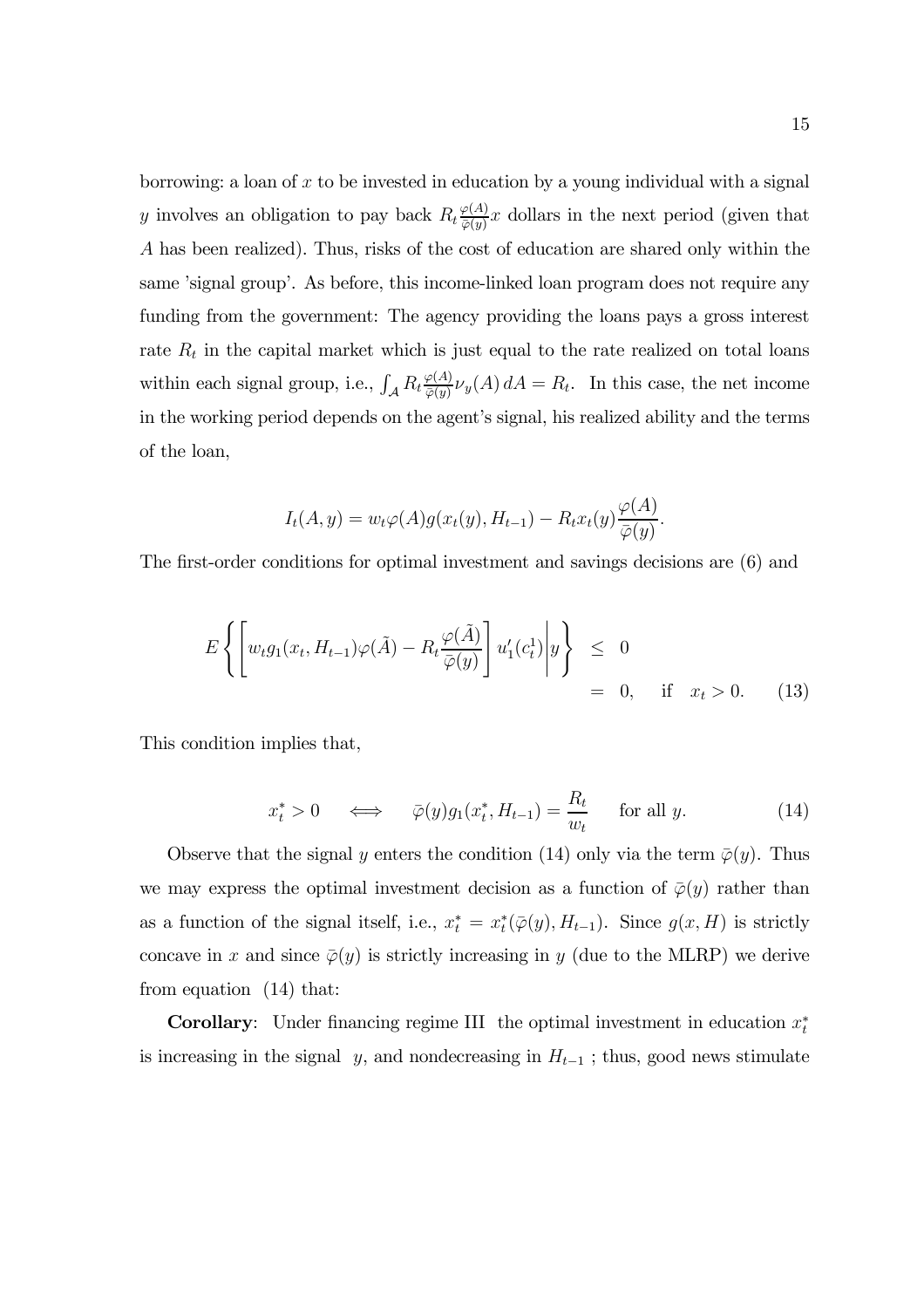investment in education.

# 3. Human Capital Accumulation

Our economy start at date 0 with a given initial stocks of physical capital  $K_0$  and human capital  $H_0$ . The dynamic equilibrium will depend upon the evolution of the human capital stock and, hence, upon the investment opportunities of the younger generation in human capital. It is our aim to compare the equilibria under the various financing schemes of educational investements. Does a change in financial terms of funds, used for investment in higher education, affect the equilibrium accumulation of human capital? how does it affect intrageneartional income distributions? does risk-sharing improve welfare in this case? We shall study these issues in the coming sections.

Given some exogenous interest rates, let us denote the (equilibrium) optimal investment and saving under the **financing scheme I** by  $x_t(y, H_{t-1})$ ,  $s_t(I_t(A, y))$ . Under the financing **scheme II** it is denoted by  $\hat{x}_t(H_{t-1})$  and  $\hat{s}_t(I_t(A, y))$ , and under the financing **scheme III** it is denoted by  $x_t^*(\overline{\varphi}(y), H_{t-1}), s_t^*(I(A, y))$ . The equilibrium aggregate human capital under scheme  $k$  in date  $t$  is denoted by  $H_t^k$ . Now we prove,

- 1. Each agent will choose higher investment in education under the funding scheme III compared to funding scheme I; namely,  $x_t(y) < x_t^*(\overline{\varphi}(y))$  for all signals y.
- 2. In equilibrium the stock of human capital under financing scheme III is larger than that under the financing scheme I, i.e.,  $H_t^{III} \ge H_t^I$  for  $t = 1, 2, ....$

This result demonstrates that the partially-insured credit market, with paybacks linked to future income, enhances investments in the formation of human capital, compared to the non-insured funding via credit markets.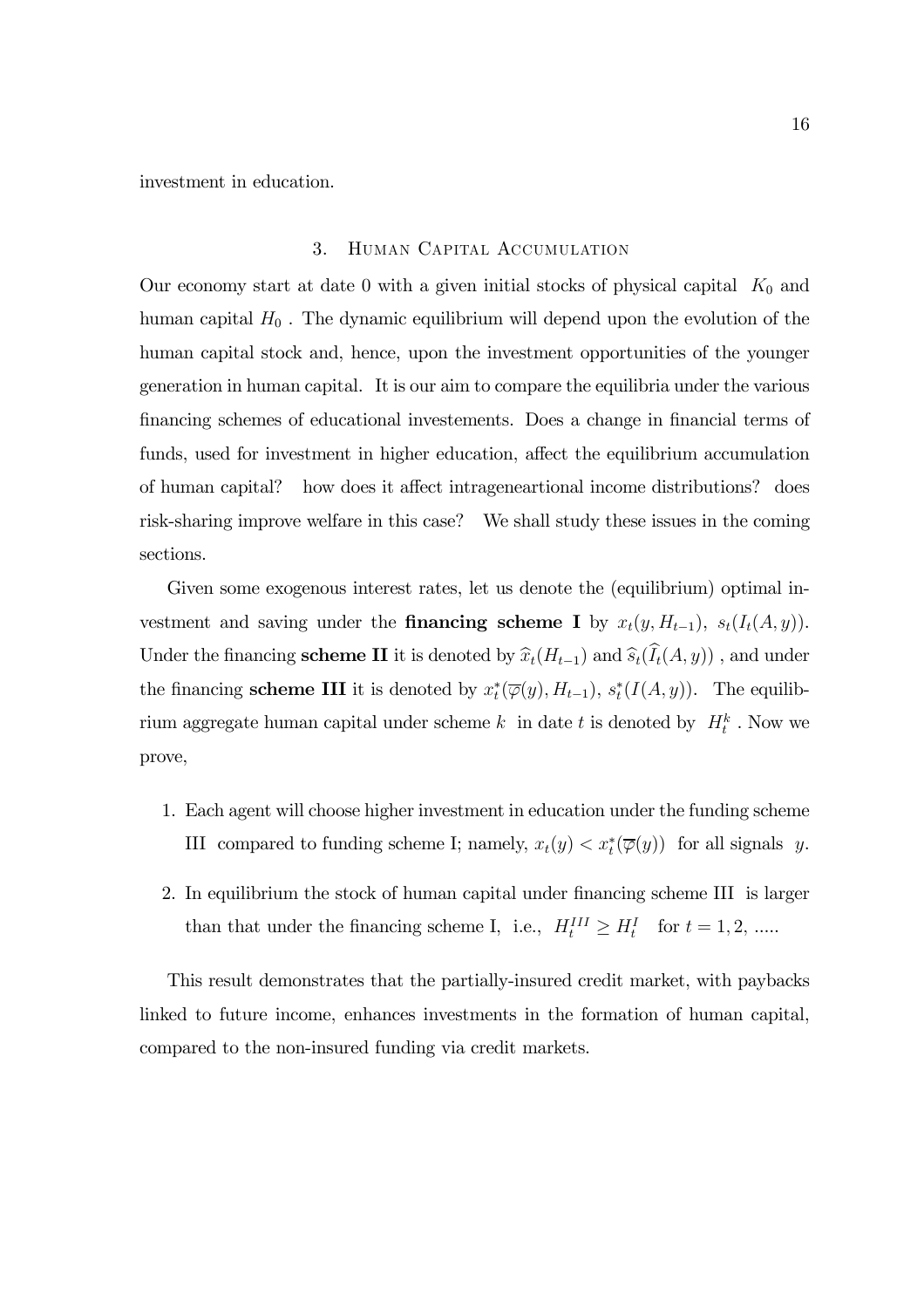Proof: Consider first optimal investments under scheme I , i.e., individuals have access to loans in the banks with the market interest rates  $R_t$ . For each given y and some fixed  $H_{t-1}$  we have,

$$
w_t g_1(x_t(y), H_{t-1}) Cov[(\varphi(\widetilde{A}) | y), u'_1(c_t^1(\widetilde{A}, y))] < 0
$$
\n(15)

Since  $c_t^1(A, y)$  is increasing in realizations of A,  $u'_1$  is a decreasing function and  $\varphi(A)$  is increasing in A. From equation (10) and equation (24) we derive that,

$$
E\left[w_t g_1(x_t(y), H_{t-1})\varphi(\widetilde{A}) - R_t \mid y\right] > 0\tag{16}
$$

Namely, we obtained:  $g_1(x_t(y), H_{t-1})\overline{\varphi}(y) > \frac{R_t}{w_t}$  under scheme I. We already have shown that under scheme III, assuming that  $\overline{H}_{t-1}$  is fixed, we have  $g_1(x_t(\overline{\varphi}(y)), H_{t-1})\overline{\varphi}(y) =$  $\frac{R_t}{w_t}$ ; thus under the assumption that  $H_{t-1}$  is fixed for both regimes, due to the concavity of  $g(x, H)$  in x and the assumption of free capital mobility, we obtain that  $x_t(y) < x_t^*(\overline{\varphi}(y)).$ 

Now let us proceed with induction. Since  $K_0, H_0$  are given at the outset, the above result about the investment in education yields that  $H_1$  under scheme III is higher than  $H_1$  under scheme I. Now we proceed with the induction step: Let  $H_t^{III}$  be larger than  $H_t^I$  for some t. For each individual in generation  $t + 1$  we have:  $g_1(x_{t+1}(y), H_t^I) \overline{\varphi}(y) > \frac{R_{t+1}}{w_{t+1}}$  and  $g_1(x_{t+1}^*(\overline{\varphi}(y)), H_t^{III}) \overline{\varphi}(y) = \frac{R_{t+1}}{w_{t+1}}$ .

But our assumption that  $g_1(x, H)$  is nondecreasing in H, hence, we obtain that :  $g_1(x_{t+1}(y), H_t^{III})\overline{\varphi}(y) > \frac{R_{t+1}}{w_{t+1}}$ ; hence  $x_{t+1}(y) < x_{t+1}^*(\overline{\varphi}(y))$ . Therefore, for all individuals  $h_{t+1}$  under scheme III is larger than under regime I, which means that  $H_{t+1}^I < H_{t+1}^{III}$ . This proves the induction step and hence (b).

Now, let us compare the aggregate human capital levels under the funding schemes II and III. To that end, to simplify our analysis we shall impose additional assumption about the human capital production process. When  $H_{t-1}$  is fixed during certain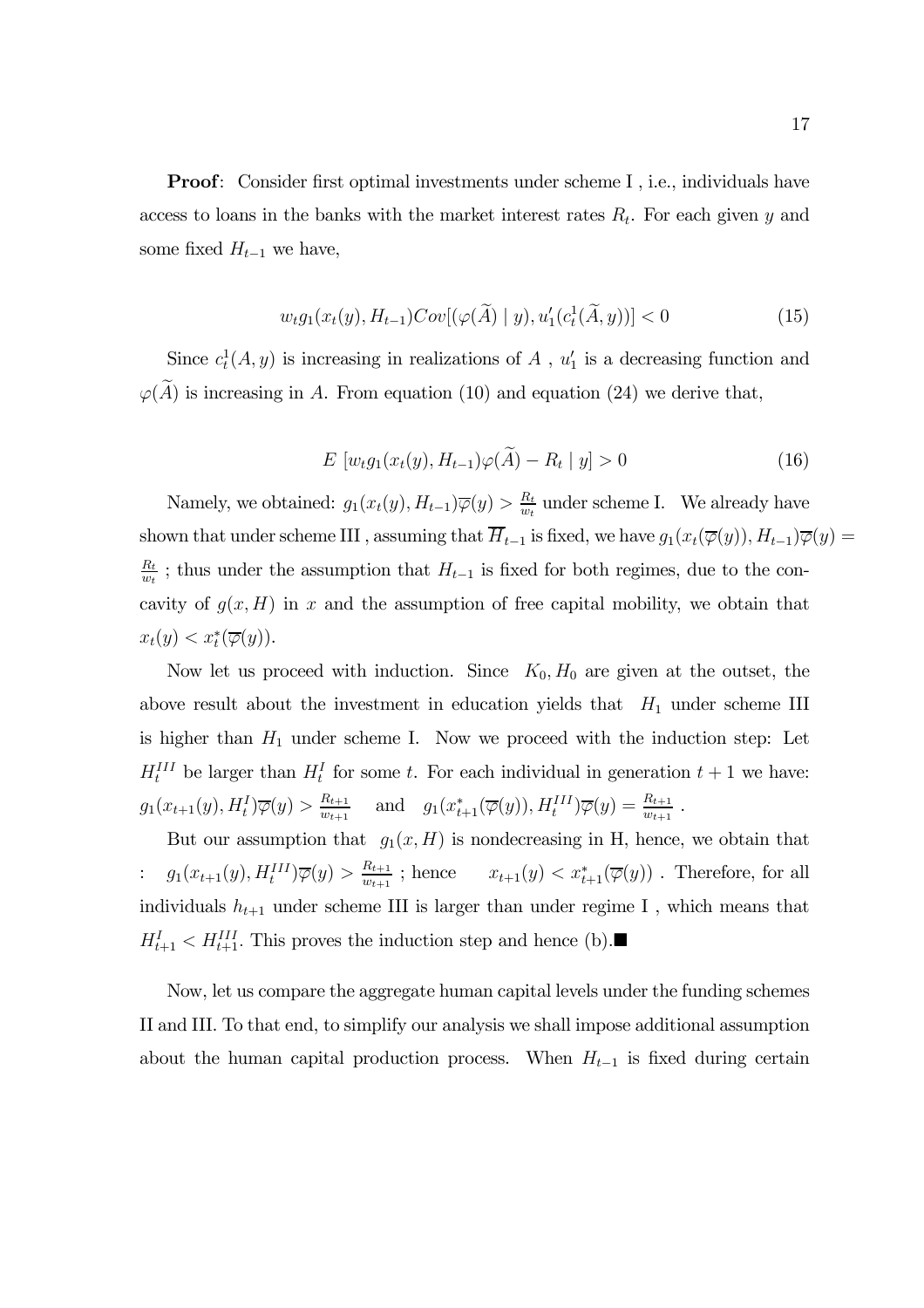analysis we shall ignore it to simplify our notations. For example, we shall write  $x_t^*(\overline{\varphi}(y))$  for the optimal investment in education under scheme III, without referring to the human capital level  $H_{t-1}$ . Define the following concavity measures for the accumulation function  $q(x, H)$ :

$$
K(x, H) = -\frac{g''(x, H)}{g'(x, H)}
$$

$$
\widehat{K}(x, H) = -\frac{g''(x, H)}{g'(x, H)^2} = \frac{K(x, H)}{g'(x, H)}
$$
(17)

(A3) The human capital accumulation function  $g(x, H)$  exhibits decreasing concavity, i.e.,  $K(x, H)$  is decreasing in x.

Note that Assumption (A3) holds if  $g'(x, H)$  is convex in x. We say that  $g(x, H)$ exhibits a **moderately decreasing concavity** if  $\widehat{K}(x, H)$  is increasing in x (given H). It exhibits a **strongly decreasing concavity** if  $\hat{K}(x, H)$  is decreasing in x (given H). Clearly, when  $\widehat{K}(x, H)$  is decreasing in x (A3) holds. Also, note that 'moderately decreasing concavity' and 'strongly decreasing concavity' are mutually exclusive properties.

Let  $g'(x,H)\varphi = \frac{R}{w}$  =constant, and let H be fixed; define  $x = \phi(\varphi)$ . Let us show that the average investment in human capital, as we change financing schemes depends upon the convexity property of  $\phi(\varphi)$ .

**Lemma 1.** Let  $x = \phi(\varphi)$  be defined from  $g'(x,H)\varphi = \frac{R}{w}$ , where R, w and H are given; Then:

$$
\hat{K}(x, H) \text{ is (strictly) decreasing} \Rightarrow \phi(\varphi) \text{ is (strictly) convex}
$$
\n
$$
\hat{K}(x, H) \text{ is (strictly) increasing} \Rightarrow \phi(\varphi) \text{ is (strictly) concave}
$$

We shall relegate some of the proofs (including this Lemma) to the Appendix to facilitate the reading. Lemma 1 implies the Proposition: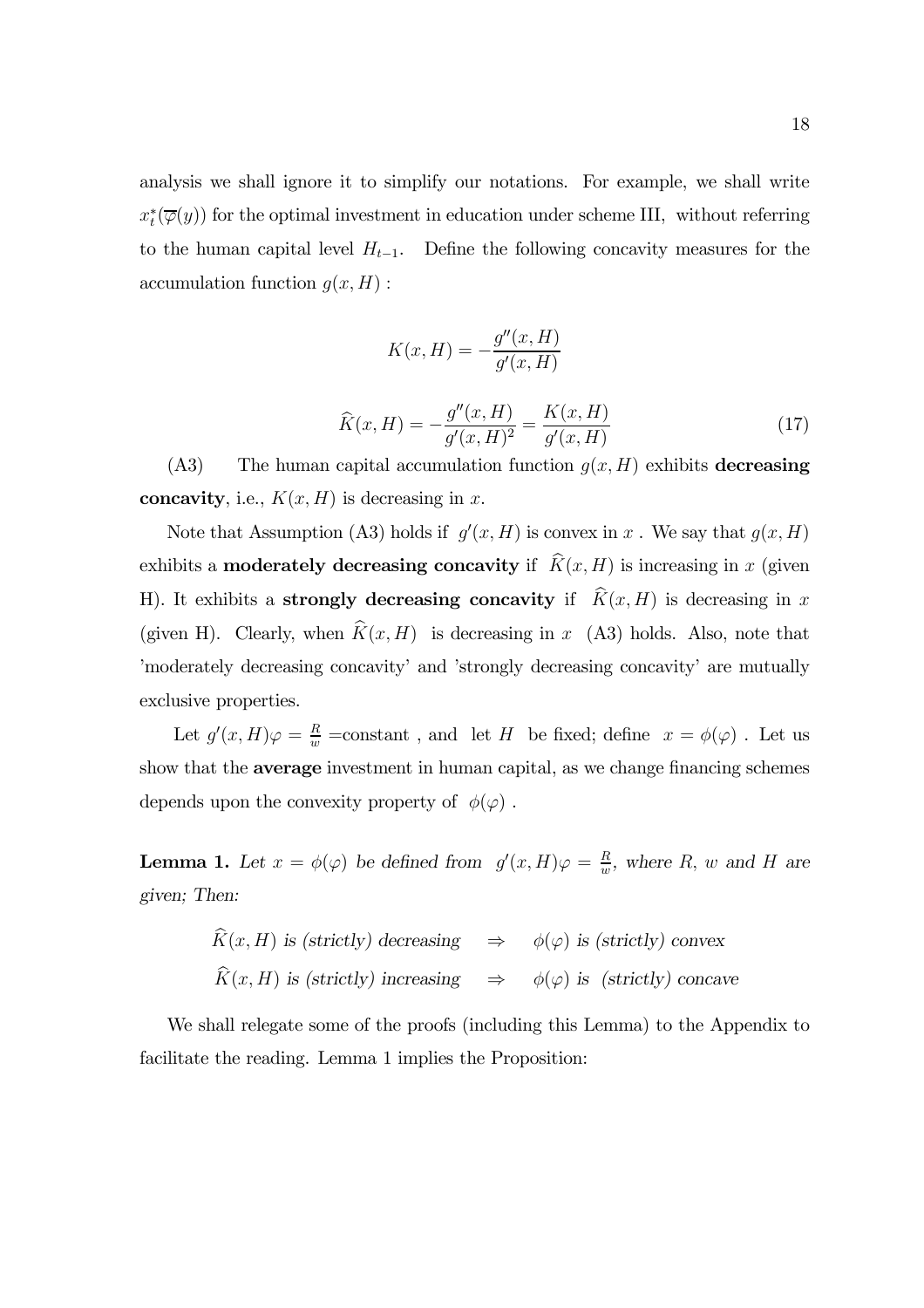Proposition 1. Under moderately (strongly) decreasing concavity of the human capital accumulation function the average investment in education under financing scheme II is **higher** (lower) than that under scheme III.

To gain some insight about this result note that the more able agents are subsidizing the less able ones more heavily under financing scheme II, where all risks are pooled, compared to scheme III . Thus, the rate of 'interest' paid on investment in education by agents with high levels of  $y$  is higher under financing regime II. Thus, it is beneficial to increase investment (under funding scheme II) with higher levels of y only if the rate of return on this investment is sufficiently high. Apparently, our Proposition claims that the monotonicity of  $\widehat{K}(x, H)$  determines that. Note that when  $\widehat{K}(x, H)$  is decreasing, hence  $\phi(\varphi)$  is strictly convex, we obtain:

$$
E_y[x_t^*(\overline{\varphi}(y))] = E_y[\phi(\overline{\varphi}(y))] > \phi[E_y \overline{\varphi}(y)] = \hat{x}
$$

Define the function:  $\xi(z,H) = zg[x_t^*(z,H), H]$ . Let  $\xi' = \frac{\partial \xi}{\partial z}$ , then, it is easy to verify that  $sign \xi'' = sign \{\frac{g''}{g'} - \frac{g'''}{g''}\} = -sign[K'(x, H)].$ Moreover, under (A3) we have,  $\frac{g''(x)}{g'(x)} - \frac{g'''(x)}{g''(x)} > 0$ . Thus, the function  $\xi(z, H)$  is strictly convex function of z.

**Proposition 2.** Assume that  $(A1)-(A3)$  hold, then the equilibrium aggregate human capital levels under the funding scheme III are higher than that under the funding scheme II in all dates, namely:  $H_t^{III} > H_t^{II}$  for all t.

Note that the comparison of the aggregate stock of human capital, between funding regimes II and III, assumes that  $K(x, H)$  is decreasing in x, regardless of the monotonicity property of  $\widehat{K}(x, H)$ . Thus, higher levels of aggregate human capital does not necessarily require higher average investment in human capital.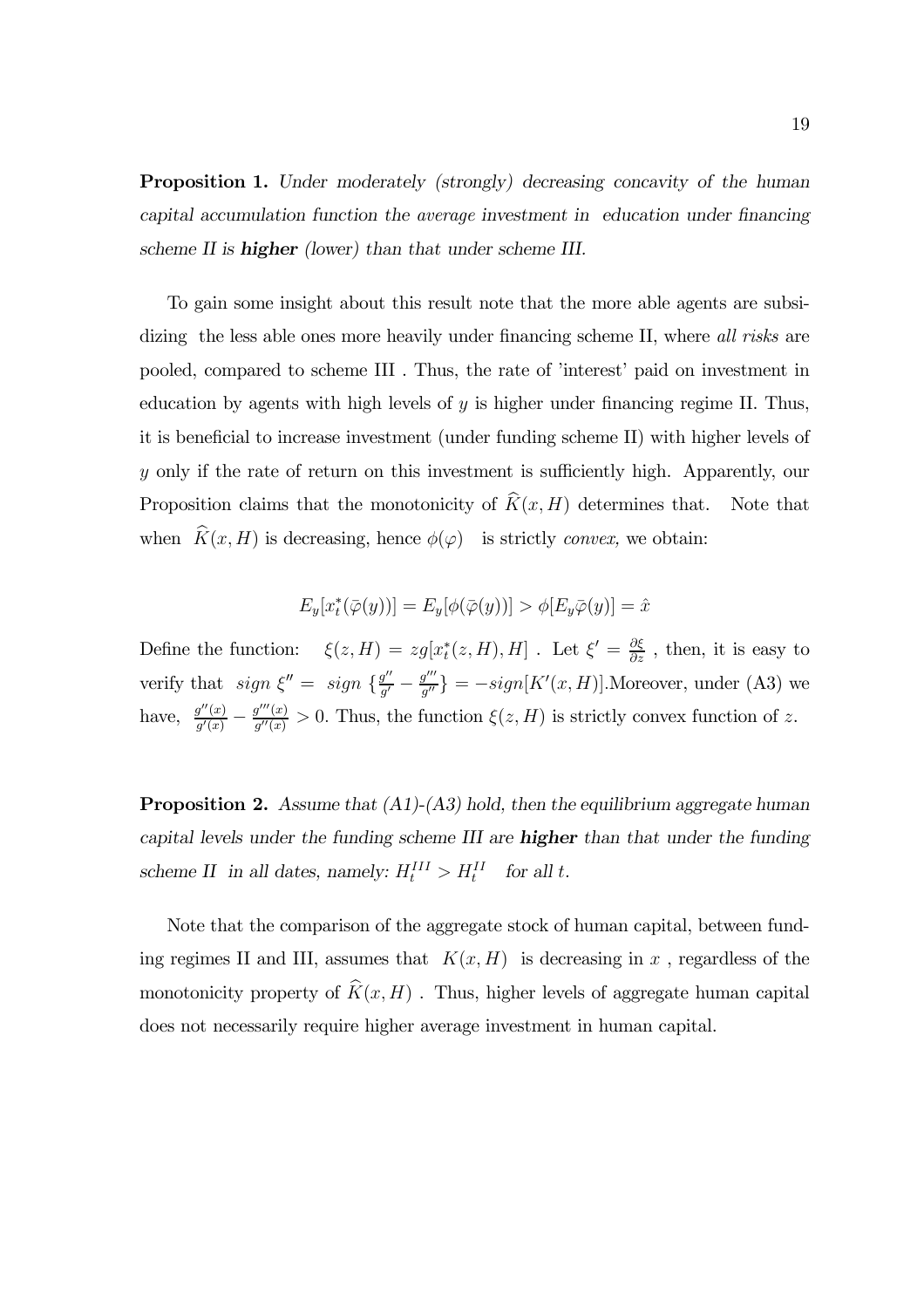**Proof:** We shall prove it by induction in each case. Using our earlier finding, the investment of each agent under scheme II is the constant  $\ \widehat{x}$  ,

$$
H_t^{II} = \int_Y \overline{\varphi}(y) g(\widehat{x}(H_{t-1}^{II}), H_{t-1}^{II}) \mu(y) \, \mathrm{d}y = \overline{\varphi} g(\widehat{x}(H_{t-1}^{II}), H_{t-1}^{II}) \tag{18}
$$

Consider now the avarage human capital under scheme III. Under our assumption  $\xi(z, H)$  is strictly convex in z. Assume, by induction that  $H_{t-1}^{III} \geq H_{t-1}^{II}$ . Then, since  $x_t^*(\overline{\varphi}, H)$  is non-decreasing in H and  $x_t^*(\overline{\varphi}, H) = \widehat{x}(H)$  for all H. Hence,  $H_t^{III} > H_t^{III}$ for all dates  $t$ .  $\blacksquare$ 

Thus, the funding scheme III is more efficient than the scheme II in terms of generating economic growth. Uniform risk sharing of random incomes, which include the lower ability individuals, may result in an inefficient investment profile in human capital. On the other hand, the monotonicity of the function  $\widehat{K}(x, H)$  in x determines whether the aggregate investment in human capital is higher under scheme II than under financing scheme III. In other words, higher average investment in human capital does not imply higher accumulation of human capital.

**3.1.** Special Cases. Let us consider the above results when we choose the human capital formation process to be in a certain family of functions. We shall concentrate on the properties with respect to  $x$ , hence let us ignore  $H$  altogether here. **Case 1:** Let  $g(x)$  belong to the CRRA family, i.e.,

$$
g(x) = \frac{x^{1-\gamma}}{1-\gamma}, \quad 0 < \gamma \le 1
$$
\n
$$
(19)
$$

Then, for any  $\gamma > 0$  we have : sign  $K'(x) < 0$ . Namely, for all  $1 > \gamma > 0$  the stock of human capital in equilibrium is higher under the funding scheme III than under the funding scheme II , i.e.,  $H_t^{III} > H_t^{II}$  for all t.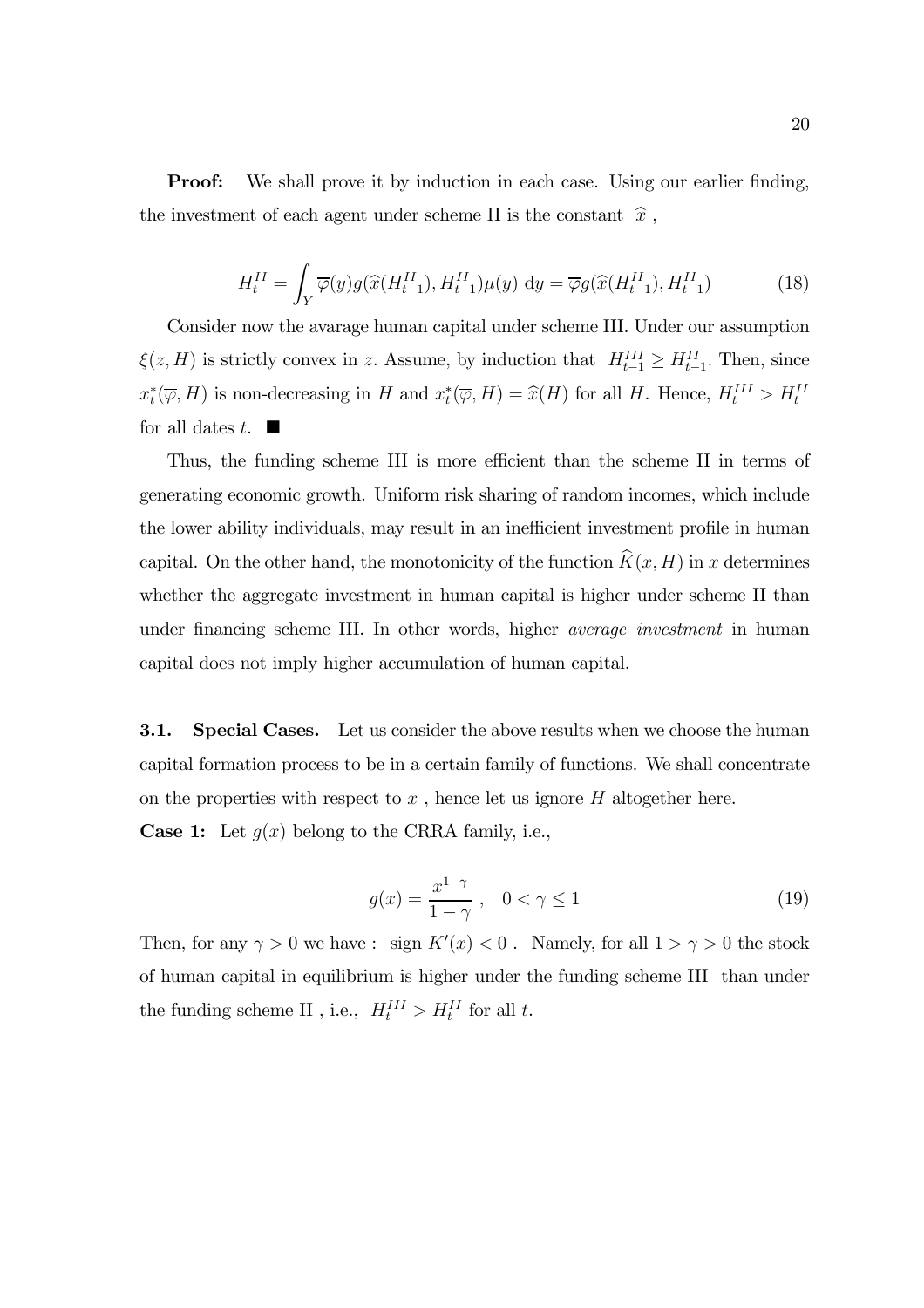Consider now the monotonicity of the function  $\hat{K}(x)$ :  $\hat{K}(x) = \frac{\gamma x^{-\gamma - 1}}{x^{-2\gamma}} = \gamma x^{\gamma - 1}$ . Namely, for all  $1 > \gamma > 0$ ,  $\hat{K}(x)$  is strictly decreasing. In other words, at this range  $g(x)$  exhibits **strongly decreasing concavity** when  $1 > \gamma > 0$ . Denote the aggregate investment in education by generation  $t$ , under the various regimes, by  $X^I_t$  ,  $X^{II}_t$  ,  $X^{III}_t$  . Based on our earlier results:

**Corollary 1.** If  $g(x)$  belongs to the CRRA functions then: (a) For  $0 < \gamma < 1$  we obtain that  $x_t^*(\overline{\varphi}(y))$  is strictly convex in y, hence :  $X_t^{III} = E_y[x_t^*(\overline{\varphi}(y))] > X_t^{II} = \hat{x}$ , while  $H_t^{III} > H_t^{II}$  for all t. (b) If  $\gamma = 1$ , then:  $X_t^{III} = X_t^{II}$ , and  $H_t^{III} = H_t^{II}$ holds for all t.

Case 2: Let  $g(x)$  belong to the CARA family, i.e.,

$$
g(x) = 1 - e^{-\gamma x}, \quad \gamma > 0.
$$
 (20)

In this case, it is easy to see that  $\hat{K}(x) = e^{\gamma x}$  and  $K(x) = \gamma = const$ . Thus  $g(x)$ exhibits moderately decreasing concavity:

Corollary: Let  $g(x)$  be a CARA function. Then, (a)  $X_t^{III} < X_t^{II}$  and  $X_t^{III} > X_t^I$  for all t, (b)  $H_t^{II} = H_t^{III}$ for all  $t$ .

## 4. Welfare Implications

Let us compare the welfare in equilibrium under various funding schemes of investement in education in our economy. For comparison of the various regimes we apply the ex-ante expected lifetime utility of consumers, i.e., prior to the revelation of their own signals. Let us consider the optimum, under the funding scheme I , for a given signal  $y$ , i.e., the optimization  $(4)$ , and integrate it over all feasible signals; this will be denoted by:  $W_I = E_y \{ E_A[u_1(c_1^I) + u_2(c_2^I) | y] \}$ , the ex-ante lifetime expected utility under scheme I.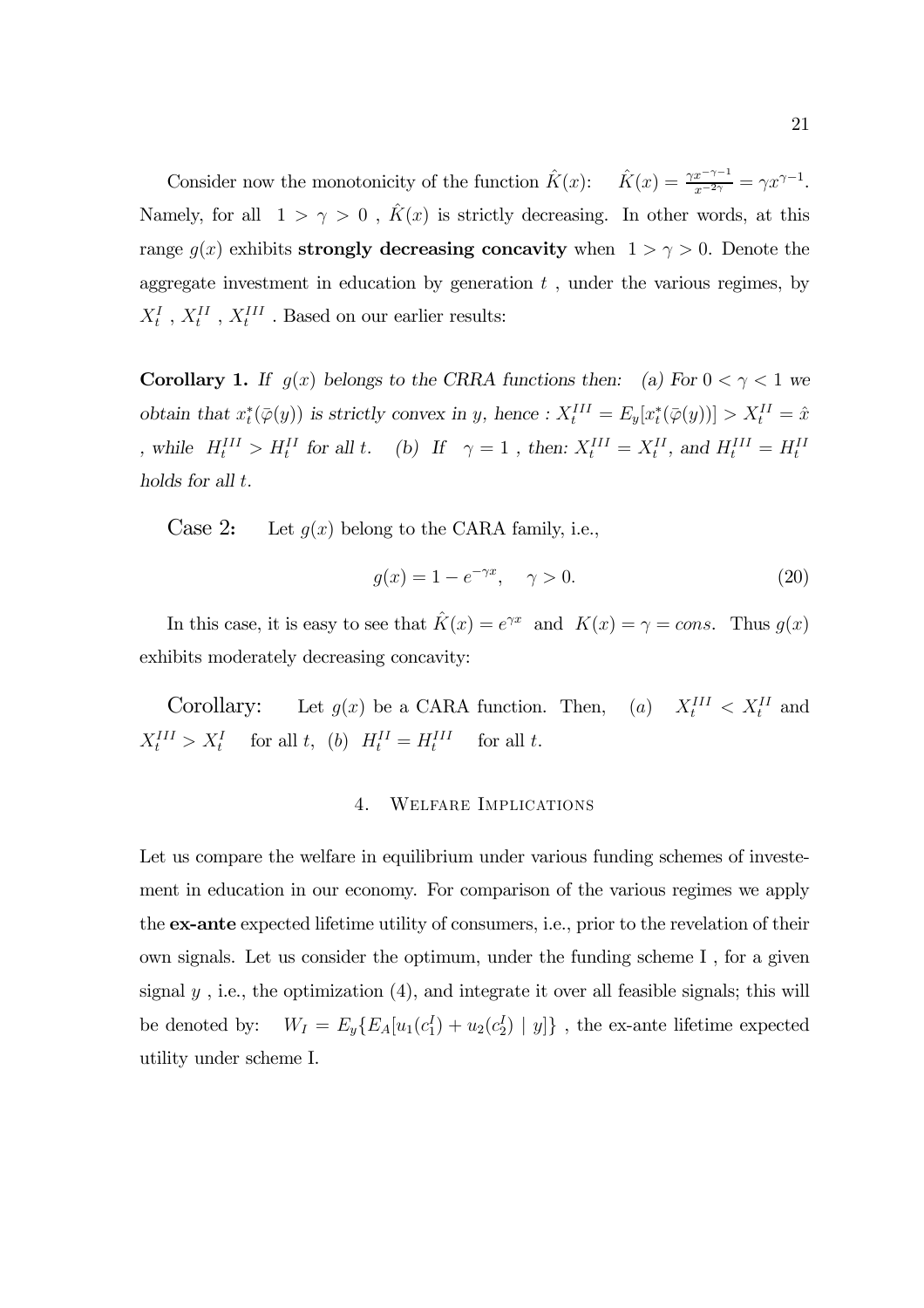Similarly, we define  $W_{III} = E_y \{ E_A[u_1(c_1^{III}) + u_2(c_2^{III}) \mid y] \}$ , the welfare under the financing scheme III. We say that welfare is higher under the financing scheme III, compared to the financing regime I, if the ex-ante lifetime expected utility is higher (for all agents) under scheme III, namely, if  $W_{III} > W_I$  . Now we state,

Proposition 3. In equilibrium, all agents are better off under funding scheme III than under the funding scheme I.

Thus, any political process with voting about the preferred funding scheme the arrangement provided by funding scheme III, i.e., with the partially-insured financing of private investment in education, will prevail.

**Proof:** Let us write the proof of this Proposition under the assumption that the optimal investment functions are independent of the human capital stock (of the earlier generation). Since by Proposition 1 we have  $H_t^{III} \geq H_t^I$  for all t, the case where higher stock of human capital (of the older generation) only increases the total output will only reinforce our claims in this proof.

Let  $x_t(y)$  and  $s_t(I_t(A, y))$  be optimal investment and optimal saving under the financing regime I. Let,

$$
I_t(A, y) = w_t g(x_t(y)) \varphi(A) - R_t x_t(y).
$$

Consumption in t and  $t + 1$  can then be stated as

$$
c_t^1(A, y) = I_t(A, y) - s_t(I_t(A, y))
$$
  
= 
$$
[w_t g(x_t(y))\varphi(A) - s_t(I_t(A, y))] - R_t x_t(y)
$$
 (21)

$$
c_t^2(I_t(A, y)) = R_{t+1}s_t(I_t(A, y)).
$$
\n(22)

Denote by  $\bar{s}_t(y)$  expected savings conditional on the signal y, i.e.,  $\bar{s}_t(y) := E[s_t(I_t(\tilde{A}, y))]$ . Expected utility conditional on  $y$  is

$$
E\{u_1(c_t^1(\tilde{A}, y)) + u_2(c_t^2(I_t(\tilde{A}, y)))|y\}.
$$
\n(23)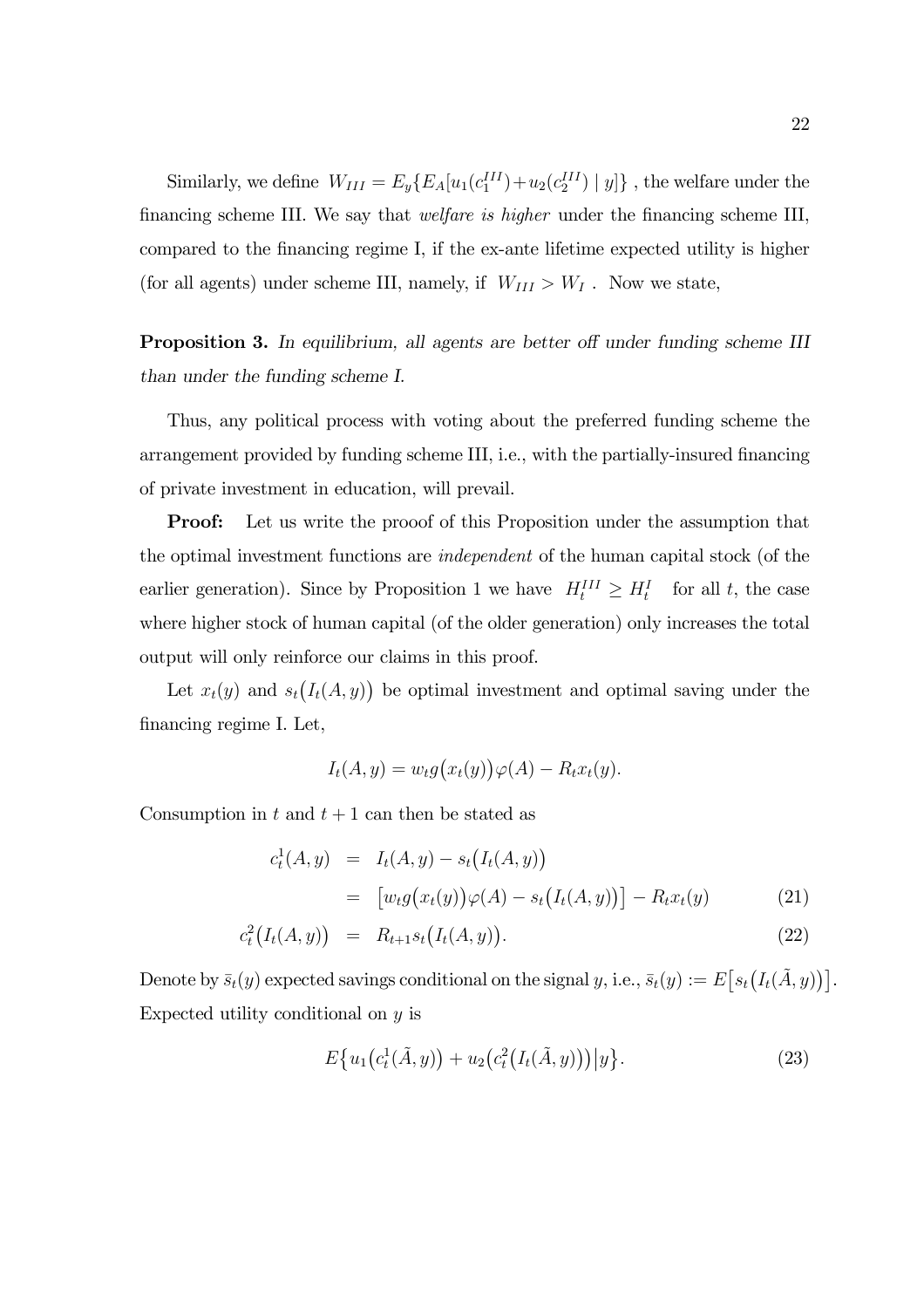We show below that under regime III expected utility conditional on  $y$  is higher than in  $(29)$ . Since this assessment is valid for any signal y, we conclude that welfare is higher under regime III than under regime I. Under regime III, the following ∧ allocation is admissible (but not necessarily optimal):

$$
\hat{x}_t(y) = x_t(y) \tag{24}
$$

$$
\hat{s}_t(A,y) = s_t\big(I_t(A,y)\big) \left[1 - \frac{R_t x_t(y)}{w_t \bar{\varphi}(y) g\big(x_t(y)\big)}\right] + R_t x_t(y) \frac{\bar{s}_t(y)}{w_t \bar{\varphi}(y) g\big(x_t(y)\big)}\tag{25}
$$

$$
\hat{I}_t(A, y) = \left[ w_t g\big(x_t(y)\big) - R_t \frac{x(y)}{\bar{\varphi}(y)} \right] \varphi(A) \tag{26}
$$

$$
\hat{c}_t^1(A, y) = \hat{I}_t(A, y) - \hat{s}_t(A, y) = \left[1 - \frac{R_t x_t(y)}{w_t \bar{\varphi}(y) g(x_t(y))}\right] \left[w_t g(x_t(y)) \varphi(A) - s_t \big(I_t(A, y)\big)\right]
$$

$$
- R_t x_t(y) \frac{\bar{s}_t(y)}{w_t g(x_t(y)) \bar{\varphi}(y)}
$$
\n
$$
(27)
$$

$$
\hat{c}_t^2(A, y) = R_{t+1}\hat{s}_t(A, y) \tag{28}
$$

To complete the proof we show that the ∧-decision leads to higher expected utility conditional on y than the optimal decision under Regime 1. From  $(27)$  and  $(33)$  it is immediate that  $E\{\hat{c}_t^1(\tilde{A},y)|y\} = E\{c_t^1(\tilde{A},y)|y\}$ . Also,  $[w_t g(x_t(y))\varphi(A) - s_t (I_t(A, y))]$ is increasing in A (see equation (9)). Therefore,  $c_t^1(\tilde{A}, y)$  differs from  $\hat{c}_t^1(\tilde{A}, y)$  by a mean preserving spread which implies  $E\{u_1(\hat{c}_t^1(\tilde{A},y))|y\} \ge E\{u_1(c_t^1(\tilde{A},y))|y\}.$ Similarly,  $E\{u_2(\hat{c}_t^2(\tilde{A},y))|y\} \ge E\{u_2(c_t^2(I_t(\tilde{A},y))|y\})$  because  $s_t(I_t(\tilde{A},y))$  is a mean preserving spread of  $\hat{s}_t(A, y)$ .

Although the coming propositions hold (with minor restrictions) under the more general human capital accumulation function, where  $g$  depends on the average human capital of the earlier generation, we shall simplify our notations and proofs by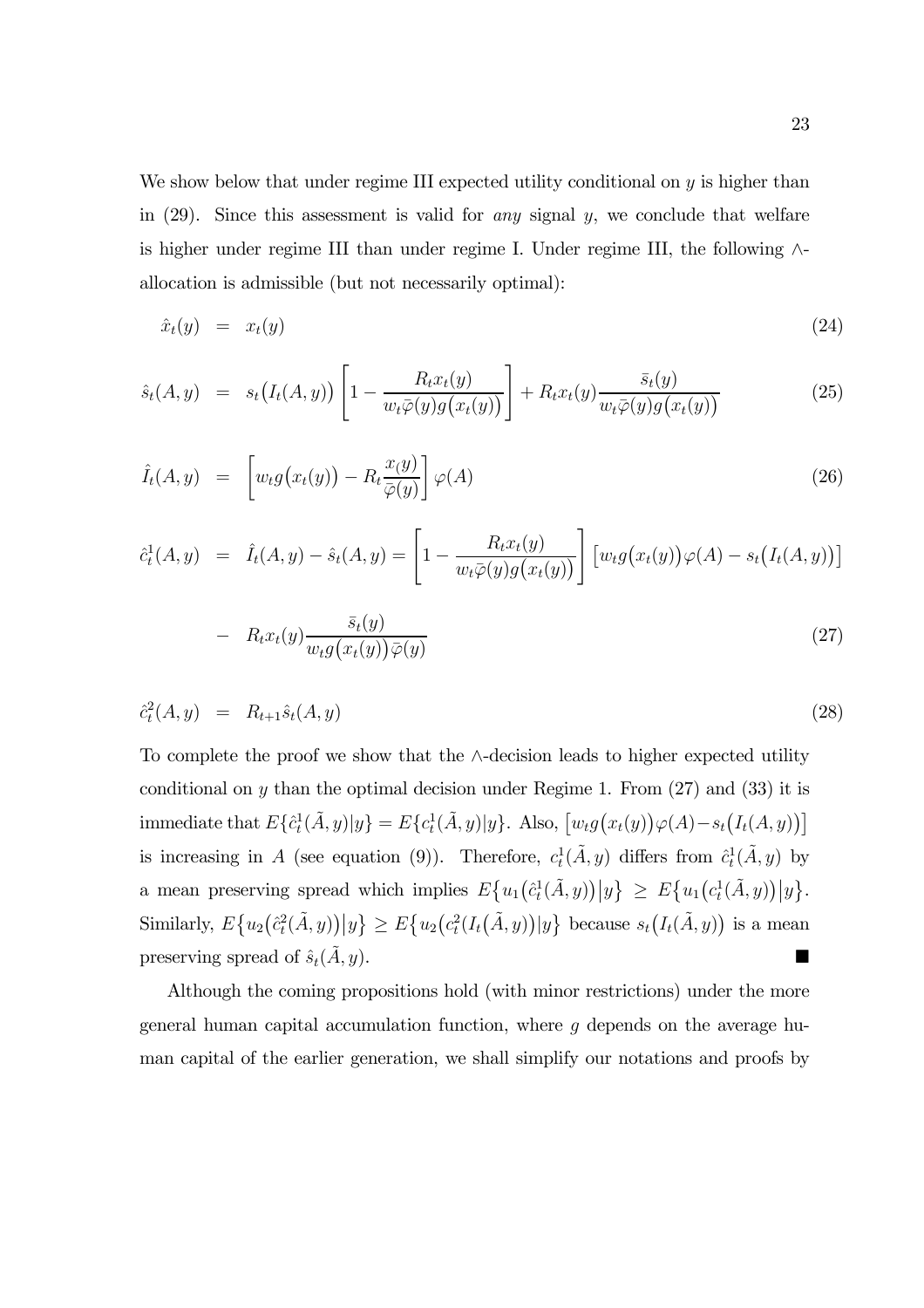assuming from now on that:

 $(A4)$  The function  $g(x, H)$  does not depend on H.

The main implication of (A4) is that the optimal investment functions in human capital do not depend on the stock of human capital of the earlier generation. Let us compare the welfare under regimes II and III. We shall show that under some conditions (related to the accumulation process of human capital) welfare is higher under funding scheme III, but under certain cases welfare is higher under funding scheme II. To simplify the notations we shall ignore the date index  $t$ .

**Proposition 4.** If the human capital accumulation function  $g(x)$  exhibits moderately decreasing concavity, the economy attains higher welfare under funding scheme II than under funding scheme III.

**Proof:** The value functions under funding schemes III and II are given by:

$$
V_{III}(\bar{\varphi}(y)) = E_A\{u_1[w\varphi(A)g(x^*(\bar{\varphi}(y))) - R_t \frac{x^*(\bar{\varphi}(y))}{\bar{\varphi}(y)}\varphi(A) - s^*\} + u_2[R_{t+1}s^*]\}
$$

and

$$
V_{II}(\bar{\varphi}) = E_A\{u_1[w\varphi(A)g(\widehat{x}(\bar{\varphi})) - R_t \frac{\widehat{x}(\bar{\varphi})}{\bar{\varphi}}\varphi(A) - \widehat{s}\} + u_2[R_{t+1}^*\widehat{s}]\} \tag{29}
$$

In addition,  $x^*(\bar{\varphi}) = \hat{x}(\bar{\varphi})$  and  $s_t^*(\bar{\varphi}, A) = \hat{s}_t(\bar{\varphi}, A)$ , for all A, follow from the first order conditions. Therefore,  $V_{II}(\bar{\varphi}) = V_{III}(\bar{\varphi})$  holds. Also, by definition we have  $\overline{\varphi} = E_y[\overline{\varphi}(y)]$ . Below we show that under the assumptions of the proposition  $V_{III}$  is a strictly concave function of  $\varphi(y)$ . Hence, the claim in this Proposition follows from:

$$
W_{II} = V_{II}(\bar{\varphi}) = V_{III}(\bar{\varphi}) = V_{III}(E_y[\bar{\varphi}(y)]) > E_y[V_{III}(\bar{\varphi}(y))] = W_{III}
$$

Thus, it remains to verify the strict concavity of  $V_{III}(\bar{\varphi}(y))$  as a function of  $\bar{\varphi}(y)$ . Now, differentiating  $V_{III}(\bar{\varphi}(y))$  with respect to  $\bar{\varphi}(y)$  and using the Envelope theorem we obtain that: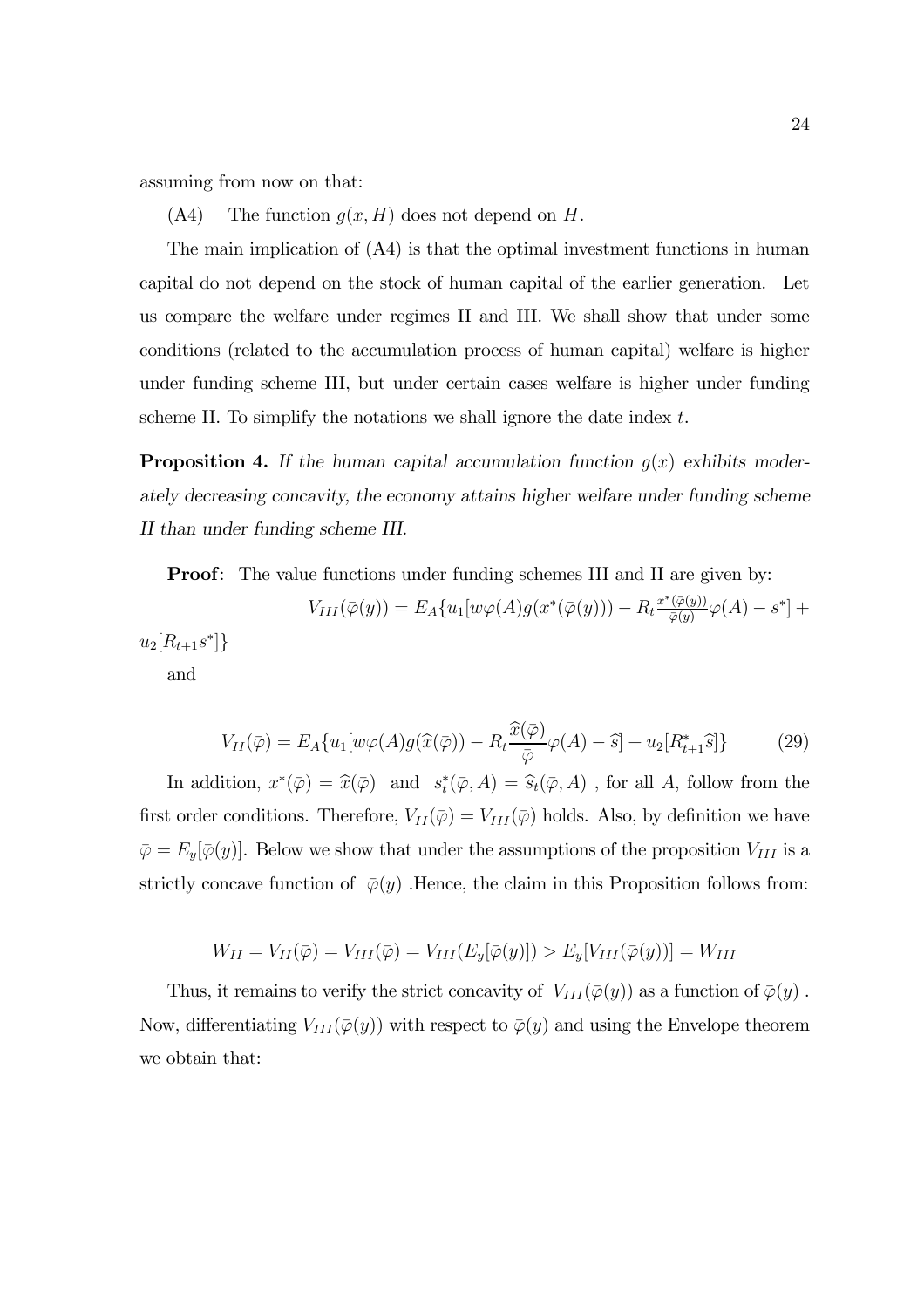$$
V'_{III}(\bar{\varphi}(y)) = E_A\{u'_1(\bullet)R_t \frac{x^*(\bar{\varphi}(y))}{\bar{\varphi}(y)^2} \varphi(A)\}
$$
(30)

However, the optimal consumption in the first period  $c_1^*$  is increasing in  $\bar{\varphi}(y)$ , therefore,  $u'_1(c_1^*)$  is decreasing in  $\overline{\varphi}(y)$ . Furthermore, since  $g(x)$  exhibits moderately decreasing concavity, by Lemma 1  $x*(\overline{\varphi}(y))$  is strictly concave hence,  $\frac{x^*(\overline{\varphi}(y))}{\overline{\varphi}(y)}$  is decreasing [note that from equation (11) we have  $\lim x^*(\varphi)=0$  as  $\varphi\to 0$  ]. This implies that  $V'_{III}(\bar{\varphi}(y))$  is decreasing and, hence, the value function under the funding scheme III is strictly concave.  $\blacksquare$ 

Now let us show that when  $q(x)$  exhibits **strongly decreasing** concavity then, under certain conditions, the welfare is higher under funding regime III; namely, we obtain that  $\; W_{III} > W_{II}$  . Since the funding scheme III contains "less" risk sharing than funding scheme II, we derive in such a case that it is not only more efficient with respect to human capital accumulation, but also (ex-ante) more desirable !

Corrolary: Let  $g(x) = x^{\alpha}$ , where  $0 < \alpha < 1$ , and the utility functions  $u_1$  and  $u_2$  are the CRRA type. Then,  $W_{III} > W_{II}$  if  $2\alpha - \alpha \gamma > 1$ , where the parameter  $\gamma$  corresponds to  $u_1$ .

Proof: In this case, using the FOC's we have, for some  $k^* > 0$ : Thus, we reach that

$$
x^*(\overline{\varphi}(y)) = k^*[\overline{\varphi}(y)]^{\frac{1}{1-\alpha}} \quad \text{and} \quad \frac{x^*(\overline{\varphi}(y))}{\overline{\varphi}(y)^2} = k^*[\overline{\varphi}(y)]^{\frac{2\alpha-1}{1-\alpha}} \quad (31)
$$

By choosing  $0.5 < \alpha < 1$  this function is increasing. Moreover, the closer  $\alpha$  is to 1 the faster it increases. Now, the utility functions are from the CRRA family, hence we can write:  $u'_1(c) = [c]^{-\gamma}$  where  $0 < \gamma$ . In this case the first period optimal consumption is proportional to the net income, i.e.,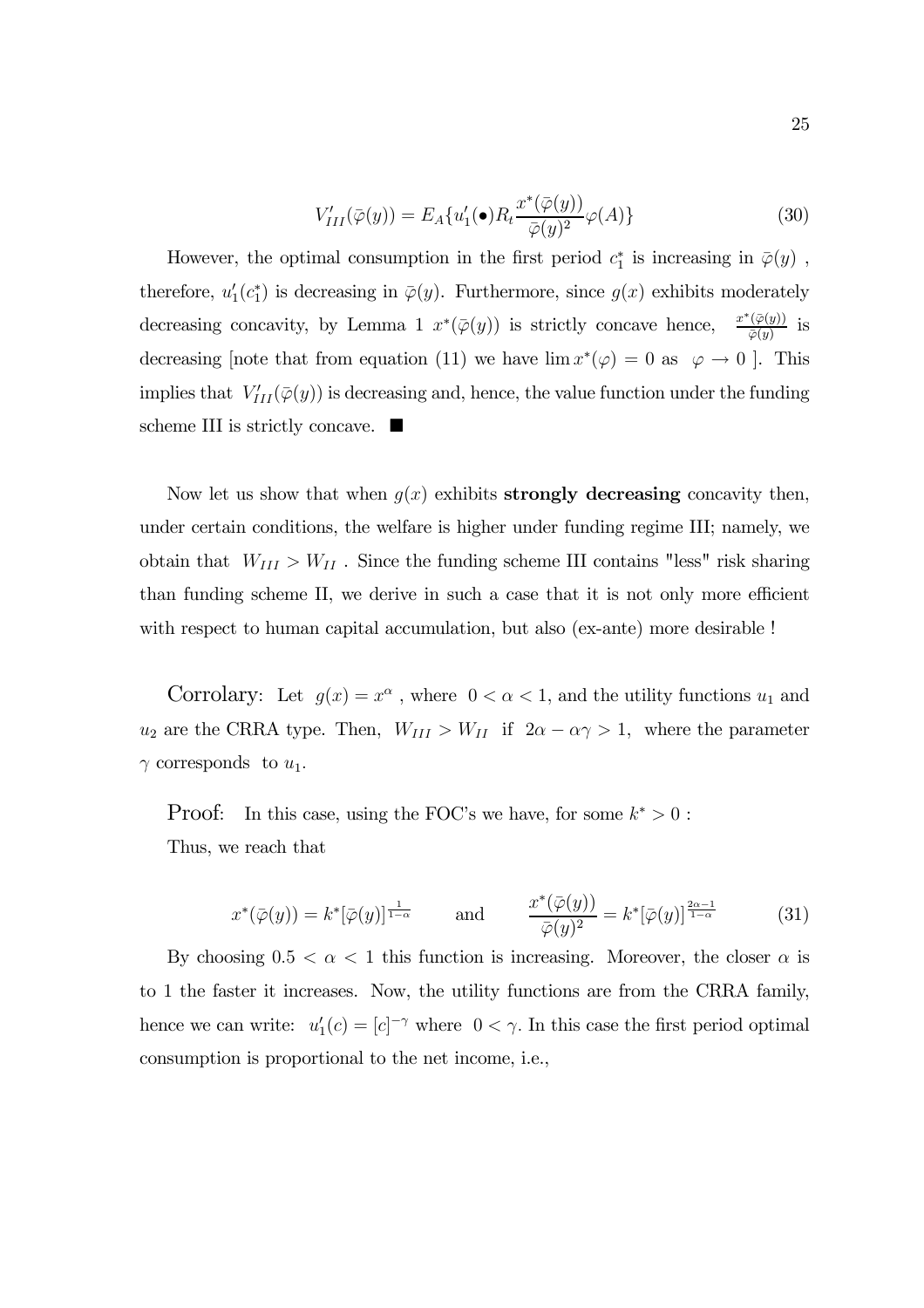$$
c_1^{III}(y, A) = \lambda^* I^{III}(y, A) = \lambda^* \{ w\varphi(A)[\overline{\varphi}(y)]^{\frac{\alpha}{1-\alpha}} - R\varphi(A) k^* [\overline{\varphi}(y)]^{\frac{\alpha}{1-\alpha}} \}
$$
  
=  $\Lambda(A)[\overline{\varphi}(y)]^{\frac{\alpha}{1-\alpha}}$  (32)

for some  $0 < \lambda^* < 1$ . Thus, from the above expression (32) we obtain that,

$$
u'_1(c_1^{III}(I^{III}(y,A)))\frac{x^*(\overline{\varphi}(y))}{\overline{\varphi}(y)^2} = [\Lambda(A)[\overline{\varphi}(y)]^{\frac{\alpha}{1-\alpha}}]^{-\gamma}k^*[\overline{\varphi}(y)]^{\frac{2\alpha-1}{1-\alpha}}
$$
  
=  $B(A)[\overline{\varphi}(y)]^{\frac{2\alpha-1-\alpha\gamma}{1-\alpha}}$  for all y and A (33)

Choosing,  $2\alpha - 1 - \alpha \gamma > 0$ , the RHS of the equality in (33) is strictly increasing, which shows, by (32), that  $V'_{III}$  [ $\overline{\varphi}(y)$ ] is a decreasing function of  $\overline{\varphi}(y)$ , i.e.,  $V_{III}$  $[\bar{\varphi}(y)]$  is a strictly convex function. In this case we obtain that  $W_{III} = E_A \{E_y V_{III}\}$  $\left[\bar{\varphi}(y)\right] > E_A \{V_{III} \left[\bar{\varphi}\right]\} = E_A \{V_{II}[\bar{\varphi}]\} = W_{II}.$ 

Let us consider the circumstances under which agents prefer ex-ante the funding scheme with less risk sharing. The condition that guarantees such preference,  $2\alpha \alpha \gamma > 1$ , requires that the exponent in  $g(x)$ ,  $\alpha$ , is not small while the relative measure of risk aversion  $\gamma$  is not too large. Such decision makers will prefer the more efficient funding scheme III (in the sense of generating human capital) to the scheme with more risk sharing, scheme II. When  $\alpha$  is small the 'efficiency advantage' of regime III, comared to regime II, declines, so the balance between these two effects is obtained when the condition  $2\alpha - \alpha \gamma > 1$  holds.

# 5. Income Inequality

One important aim of goverment intervention in financing investments in human capital formation is to affect the intragenerational income distribution. The literature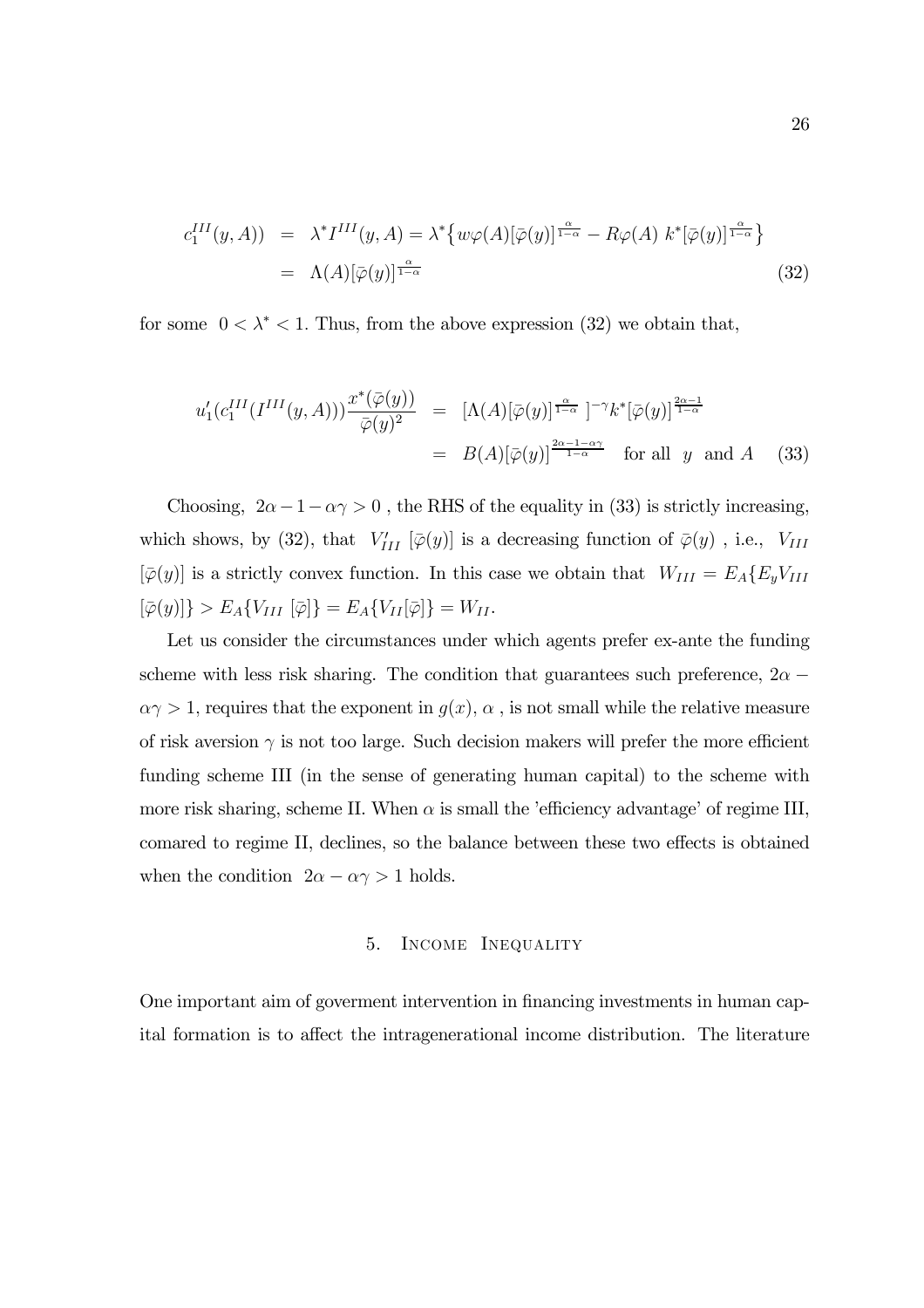contains abundant evidence, as well as theoretical results, demonstrating the importance of public education in reducing income inequality and enhancing mobility. We concentrate here on the institutions that government can provide to facilitate private investment in education in order to reduce income inequality. Let us compare the three financing regimes we are considering here with respect to their effect on income inequality. In our framwork one can consider lifetime income at different points of time. We take 'income' to be the expected (conditional on signal) net income. The reason is that, in our framework, we are comparing various regimes of governmental intervention at a time where agents have acquired the signals about their future income.

The comparison of inquality between income distributions applies the usual Lorentzordering [or, actually, the second degree stochastic dominance (SDSD), where one Lorentz curve is strictly above the other one; see Atkinson (1970). See also Rothschild and Stiglitz (1970) for various characterizations of SDSD. Denoted by  $I(y, A)$ the income of an individual who obtained a signal  $y$ , at a time where the signal  $y$  is known but the income is yet unknown. We compare income distributions as follows: For each signal y define the mean income for this 'type' by  $\bar{I}(y) = E_A[I(y, A)].$ 

**Definition 1.** Given two income distributions  $I(y, A)$  and  $I^*(y, A)$ . We say that  $I^*(y, A)$  is **more unequal** than  $I(y, A)$  if:

- a) (intra-group inequality) Within each group of agents with the same signal y ,  $\frac{I^*(y,A)}{E_A I^*(y,\tilde{A})}$  is a MPS of  $\frac{I(y,A)}{E_A I(y,\tilde{A})}$
- b) (inter-groups inequality) The (normalized) mean income  $\frac{\bar{I}^*(y)}{\sum \bar{I}^*(x)}$  $\frac{1}{E_y \tilde{I}^*(y)}$  is a MPS of the mean income  $\frac{\bar{I}(y)}{E \bar{I}(y)}$  $\frac{I(y)}{E_y\bar{I}(y)}$ .

Our definition requires that the more unequal distribution to satisfy: the incomes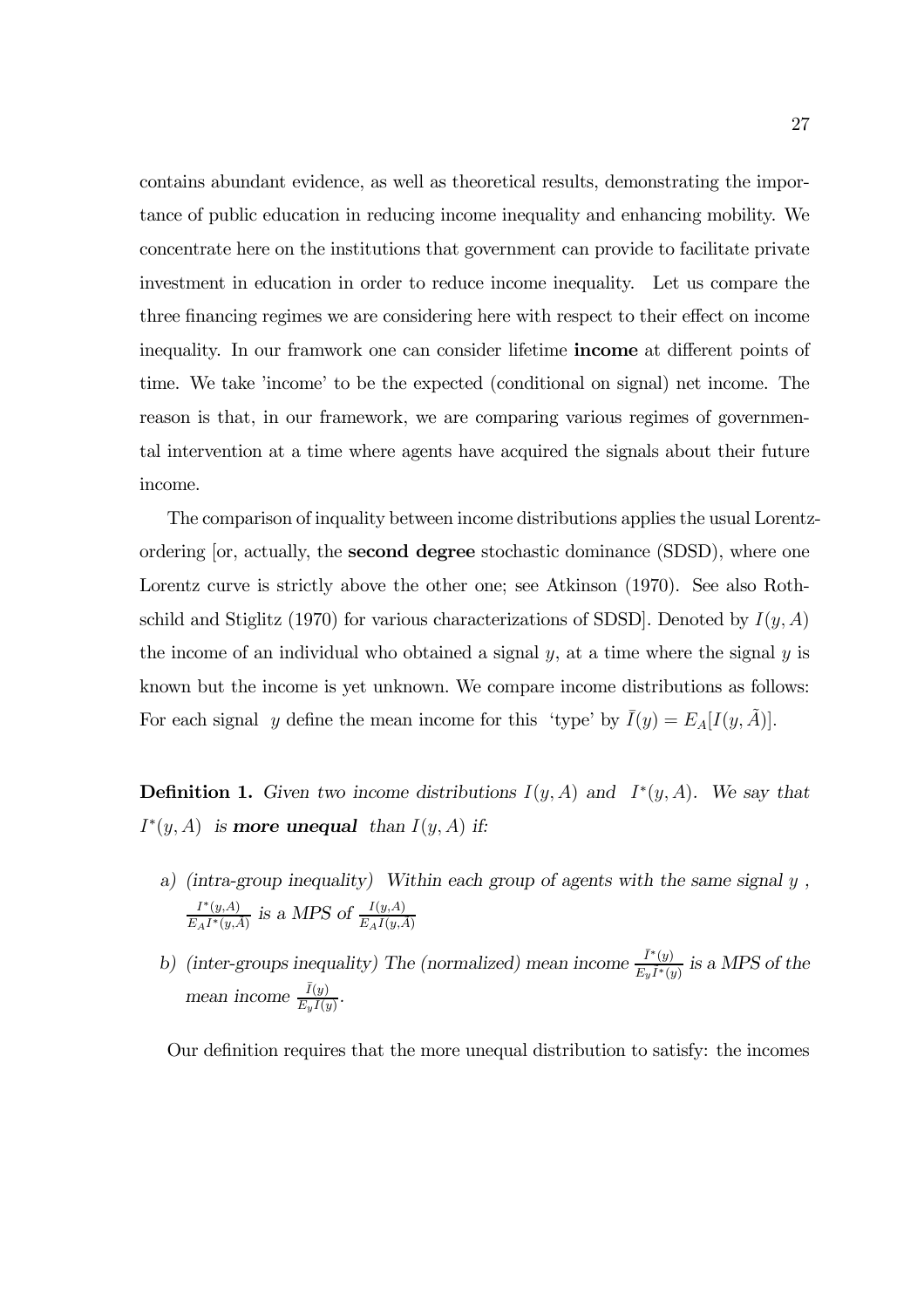within each 'type' are more dispersed and across types it is more unequal. Before we state the following proposition let us claim:

**Lemma 2.** Assume that the utility functions  $u_1(c)$  and  $u_2(c)$  are CRRA with parameters  $\gamma_1$  and  $\gamma_2$  and let  $\gamma_1 \leq 1$ . Then, the optimal investment in education under the funding scheme I,  $x_t(y)$ , is nondecreasing in the signal y.

Proposition 5. Assume that under the funding scheme I the investment in education  $x_t(y)$  is nondecreasing in the signal y. Then, at each date, the income distribution under funding scheme I is more unequal than the income distribution under the funding scheme II.

This result provides a justification for the risk sharing intervention given in the funding scheme II : the loans for investment in education are fully linked to the realized income of each individual, providing this way 'fair insurance' by linking the payback level to the random income. As a result, individuals with lower signals y will have an advantage in borrowing funds to be invested in human capital formation (compared to the case where credit market is used). Since funding scheme II contains certain subsidization to the investments in education of those with lower ability by the more able individuals (who receive higher signals, and may invest less under the funding scheme II ). As a result, we are unable to compare these two regimes with respect to their aggregate stocks of human capital.

**Proof:** Again, to simplify the writting we shall drop the time index  $t$ . Let us write the income under schemes II and I for a given  $y$ :

$$
I^{II}(y) = \left[ wg(\hat{x}) - R\frac{\hat{x}}{\bar{\varphi}}\right] \varphi_y(\tilde{A})
$$
\n(34)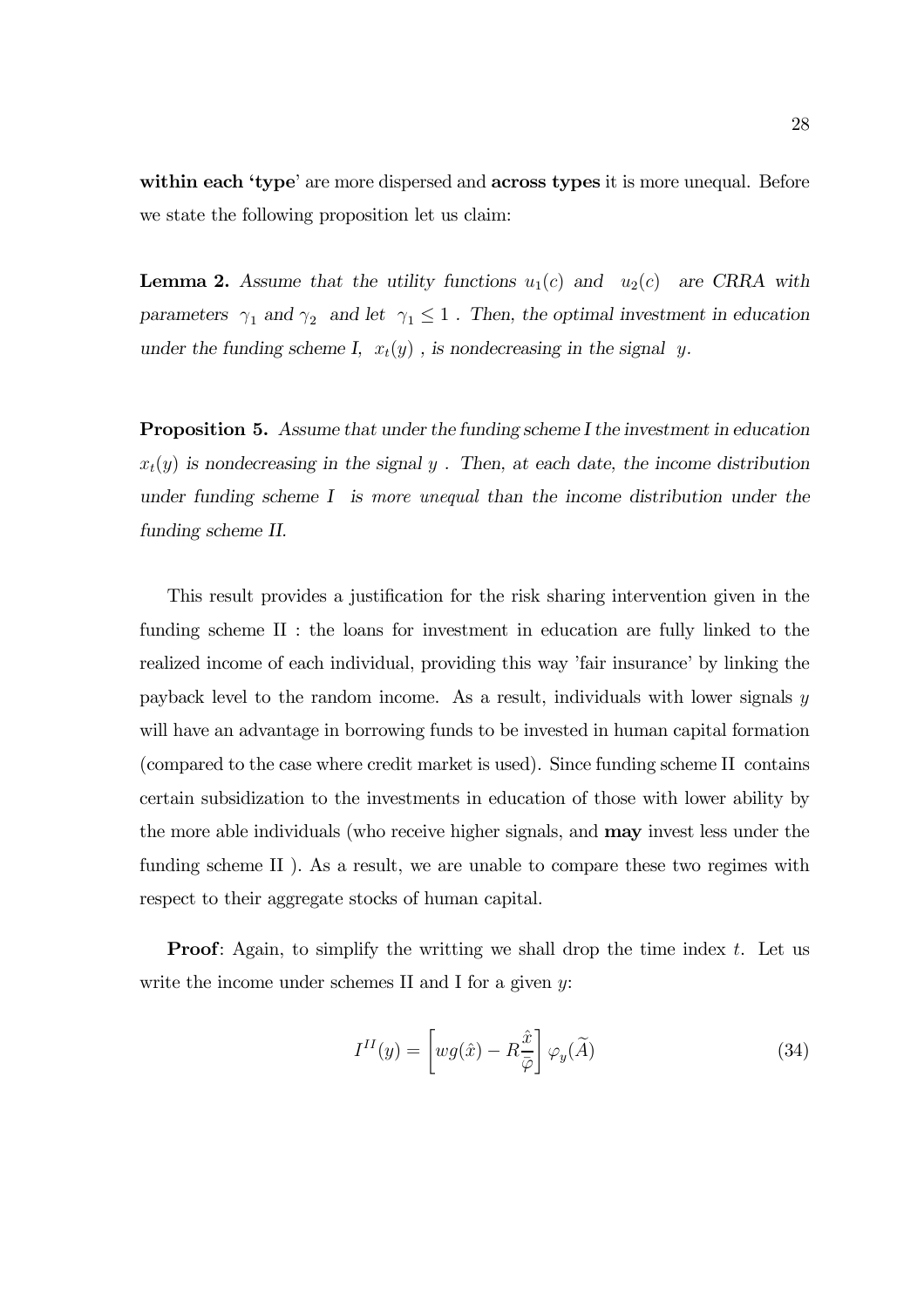$$
I^{I}(y) = wg[x(y)]\varphi_{y}(\tilde{A}) - Rx(y)
$$

To verify (a) of the definition let us  $\mathbf{fix}\ y$ , hence  $x(y)$  is fixed as well. Note that  $wg(x(y))\varphi_y(\tilde{A})$ , which is random in A, is equally distributed as  $[wg(\hat{x}) - R_{\bar{\varphi}}^{\hat{x}}]\varphi_y(\tilde{A})$ . Since  $Rx(y)$  is a positive **constant** we derive that it is **more equal** than  $wg(x(y))\varphi_y(\tilde{A})$ −  $Rx(y)$  [see, Karni and Zilcha (1995), Lemma 1 on page 283]. This proves part (a) of the definition, hence,  $I^{II}(y, A)$  is more equal than  $I^{I}(y, A)$  for each y.  $\blacksquare$ 

Let us state the following Lemma before we proceed,

**Lemma 3.** Let z be a real-valued random variable and let  $\bar{z} = Ez$ . Let  $\bar{\varphi}(z)$ and  $M(z)$  be increasing non-negative functions of z. Define,

$$
\phi^1(z) = \frac{\overline{\varphi}(z)}{E\{\overline{\varphi}(z)\}} \quad \text{and} \quad \phi^2(z) = \frac{M(z)\overline{\varphi}(z)}{E\{M(z)\overline{\varphi}(z)\}}
$$
(35)

Then,  $\phi^1(z)$  stochastically dominates (SDSD)  $\phi^2(z)$ .

Define,  $\bar{x} = E_y x(y)$ . Let us write the mean net income given the signals:

$$
I^{I}(y) = wg[x(y)]\bar{\varphi}(y) - Rx(y)
$$

$$
I^{II}(y) = \left[wg(\hat{x}) - R\frac{\hat{x}}{\bar{\varphi}}\right]\bar{\varphi}(y)
$$

Let us rewrite the (mean) income under funding scheme I as follows:

$$
I^{I}(y) = \left\{ wg[x(y)] - R\frac{x(y)}{\bar{\varphi}(y)}\right\} \bar{\varphi}(y)
$$
\n(36)

Let us show that the function within the paranthesis above is an increasing function of y. Let us differentiate it with respect to y, we obtain after some manipulations the following expression for the derivative: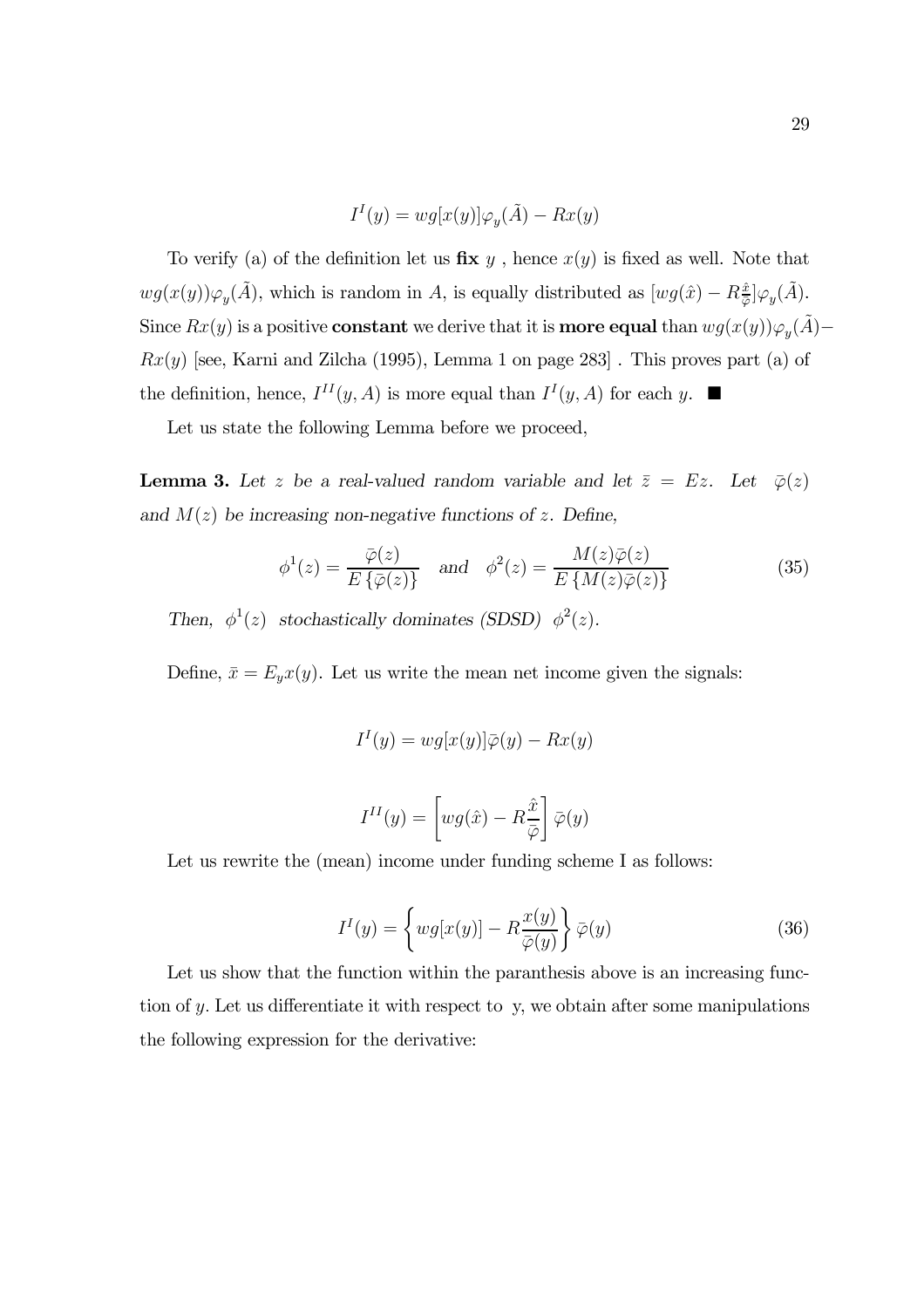$$
I^{I'}(y) = \overline{\varphi}(y) \left\{ [wg'[x(y)] - \frac{R}{\overline{\varphi}(y)}]x'(y) + wg[x(y)]\frac{\overline{\varphi}'(y)}{\overline{\varphi}(y)} \right\} > 0
$$

Due to inequality (16) attained for the funding scheme I case, and  $\bar{\varphi}'(y) > 0$  and  $x'(y) \geq 0$  by our assumptions. Now, we can apply Lemma 3: the above expression for  $I<sup>I</sup>(y)$  has a multiplication of  $\overline{\varphi}(y)$  by an increasing function of y, while in  $I<sup>II</sup>(y)$ ,  $\overline{\varphi}(y)$ is multiplied by a constant (which does not depend on the signal y); hence,  $I^I(y)$  is more unequal than  $I^{II}(y)$ .

We prove now:

Proposition 6. In equilibrium, income inequality is higher under funding scheme III than under funding scheme II in all dates.

**Proof.** Define,  $z = E[\varphi_y(\tilde{A})] = \overline{\varphi}(y)$ . As we have seen in scheme III the optimal investment in education  $x_t^*(z)$  depends on z. Now, the **mean** net income for each given z under scheme III is given by:

$$
I_t^a(z) = \left\{ w_t g[x_t^*(z)] - R_t \frac{x_t^*(z)}{z} \right\} z
$$

We claim that Lemma 3 can be applied here to show that this income distribution is dominated (second degree stochastic dominance, hence condition (1b) of the definition holds). By :

$$
I_t^b(z) = \left\{ w_t g[x_t^*(\bar{z})] - R_t \frac{x_t^*(\bar{z})}{\bar{z}} \right\} z
$$

where  $\bar{z} = E_y z$ . To verify that Lemma 3 is applicable we need to show that the following function:  $M(z) = w_t g[x_t^*(z)] - R_t \frac{x_t^*(z)}{z}$  is increasing in z. Write,

$$
M'(z) = w_t g'[x_t^*(z)]x_t^{*'}(z) - R_t \frac{z x_t^{*'}(z) - x_t^*(z)}{z^2}
$$
  
= 
$$
\frac{1}{z} \{ [w_t g'[x_t^*(z)]z - R_t \}x_t^{*'}(z) + \frac{R_t x_t^*(z)}{z^2} > 0
$$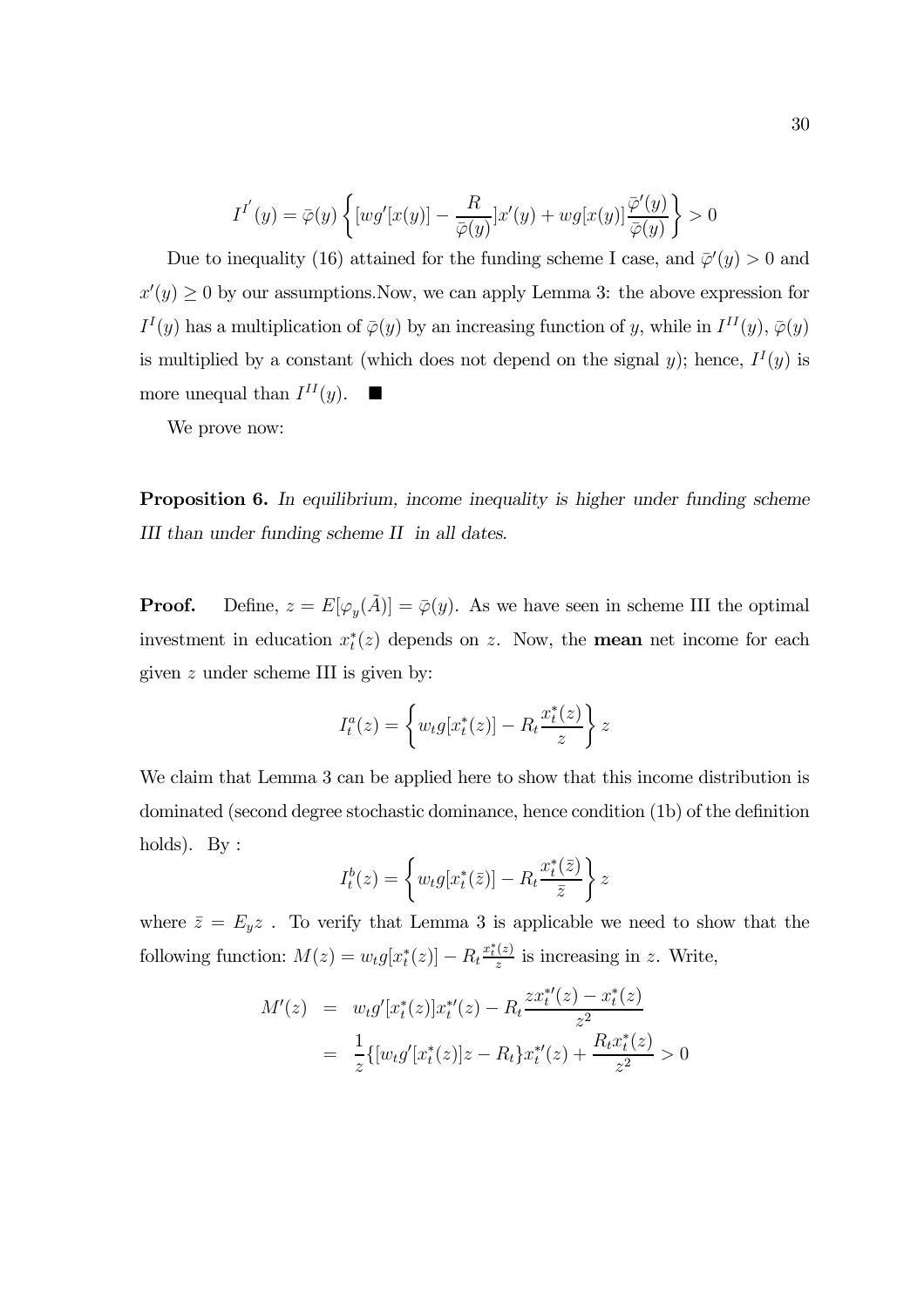Since the first term on the RHS is 0 under the optimality condition under the funding scheme III. But  $I_t^b$  is equally distributed as the mean of  $I_t^{II}$ :  $I_t^{IIa}(z)$  =  $\left[w_t g(\hat{x}) - R_t \frac{\hat{x}}{\bar{\varphi}}\right]$  $\bar{\varphi}$ i z. Thus,  $I_t^a(z)$  is more unequal than  $I_t^{IIa}(z)$ . The first part of the definition, part (1a), trivially holds; therefore, the income distribution  $I_t^{II}(z)$  is more equal than  $I_t^{III}(z)$  for all dates t.

п

Let us compare now income inequality under the funding schemes I and III. We claim that, in general, we cannot derive a Lorentz-dominance when we consider the (mean) income distributions under these two regimes. Consider the mean-income distribution, given the signals y, for these two cases, denoted by  $I^{Ia}(y)$  and  $I^{IIIa}(y)$ (again, to simplify the notations we drop the time index  $t$ ). We claim that Lorentzdominance can go either way, but we shall demonstrate only one case. Assume that  $g(x) = x^{\alpha}$ , where  $0 < \alpha < 1$ . We have shown already that  $x_t(y) < x_t^*(y)$  holds for all y; let us assume that for certain choice of utility functions we have

$$
x_t(y) = \rho x_t^*(y), \quad \text{where} \quad 0 < \rho < 1.
$$

Since  $x_t^*(y)$  is utility-independent it means that we should choose utility functions that guarantee that  $\rho$  is signal-independent. We can write in such a case the average income for regime I as :

$$
I^{Ia}(y) = \rho^{\alpha} \left\{ wg(x^*(y))\overline{\varphi}(y) - Rx^*(y)\rho^{1-\alpha} \right\}
$$
\n(37)

Since  $\rho^{1-\alpha}$  < 1 we shall compare the inequality of the income distribution  $I^{Ia}(y)$ to the distribution of :

$$
I^{IIIa}(y) = wg(x^*(y))\overline{\varphi}(y) - Rx^*(y)
$$

**Lemma 4.** Consider the positive random variables  $W(y)$  and  $Z(y)$ . Assume that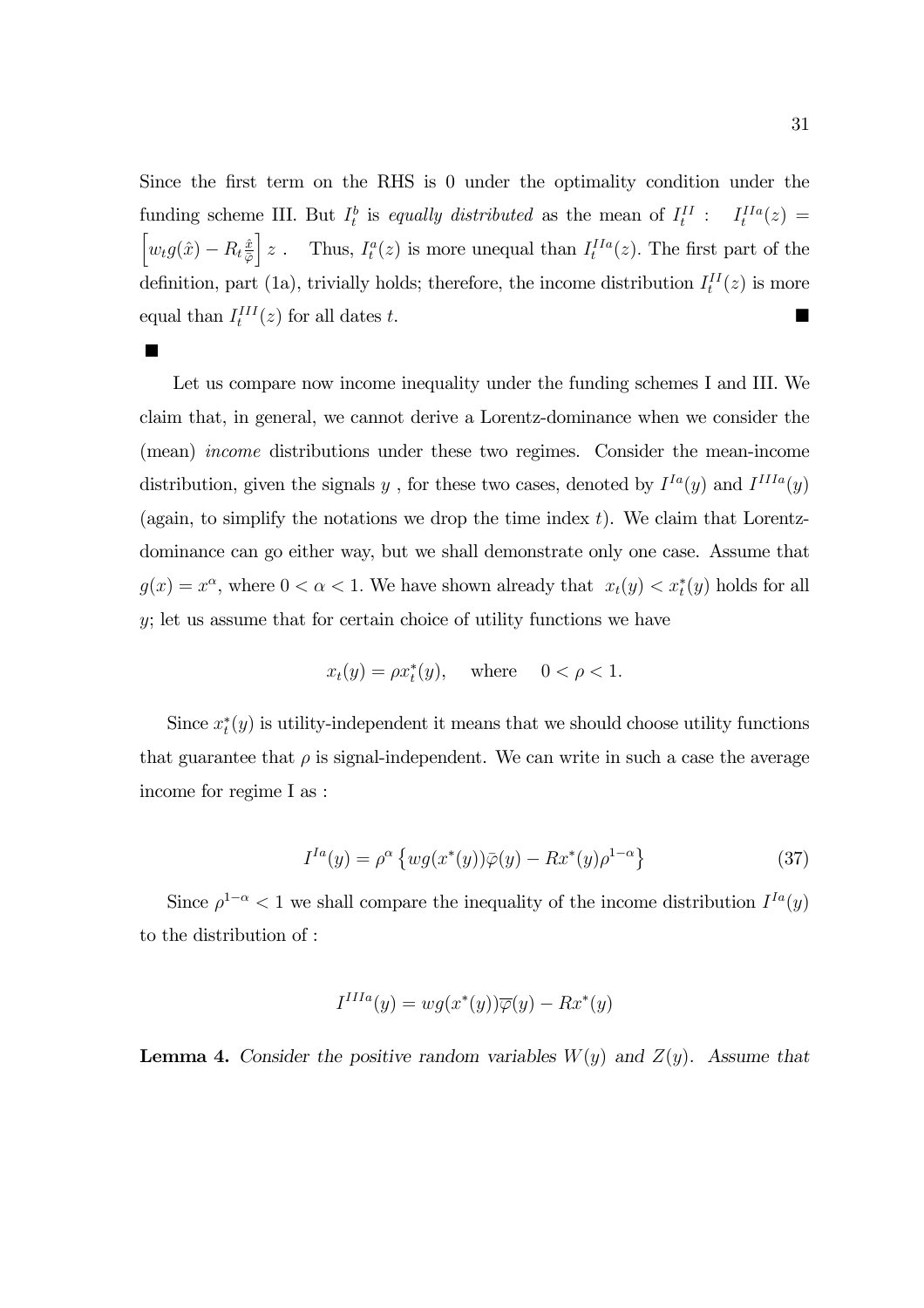$Z(y)$  is either more unequal than  $W(y)$  or equally distributed as  $W(y)$ . Let  $\psi > 0$ be a constant, then, the random variable  $Z(y)$  is more unequal than  $W(y) + \psi Z(y)$ .

Using the FOCs we can write, in this case:  $\overline{\varphi}(y) = m[x^*(y)]^{1-\alpha}$ . Thus, we can represent  $I^{IIIa}(y)$  by:

$$
I^{IIIa}(y) = w[(x^*(y))^{\alpha}\overline{\varphi}(y) - Rx^*(y)) = w m[x^*(y)] - Rx^*(y)
$$

Which implies that  $I^{IIIa}(y)$  and  $x^*(y)$  are equally distributed. Now, write:  $I^{Ia*}(y) = \rho^{\alpha} \{I^{III}(y) + Rx^{*}(y)[1 - \rho^{1-\alpha}]\}.$  Since,  $I^{IIIa}(y)$  and  $x^{*}(y)$  are equally distributed, by Lemma 4 we obtain that, in this case,  $I^{Ia}(y)$  is more equal than  $I^{IIIa}(y)$ . Now let us state,

Conclusion: Consider the mean-income distributions characterized by the signals y. Under certain conditions, the funding scheme III results in income distribution with *higher* inequality than the income distributions under funding scheme I.

# 6. Conclusion

The role of government in providing education is clear, but in most modern coutries it extends beyond compulsory schooling. The economic implications of higher education provision are compelling and, hence, we observe significant government intervention in the various higher education systems. It is our goal, in this paper, to compare various possible manners of governmental intervention in making resources available to students. Our conclusions are that a program that allows students to invest in higher education freely, while making the paybacks of these loan dependent on their future income 'dominates' the case where student loans are provided at the existing credit markets condition. There are three dimensions to our 'dominance criterion'; namely, the funding schemes that include risk sharing are 'better' in the following sense: (a) Efficiency: under funding schemes that include some risk sharing human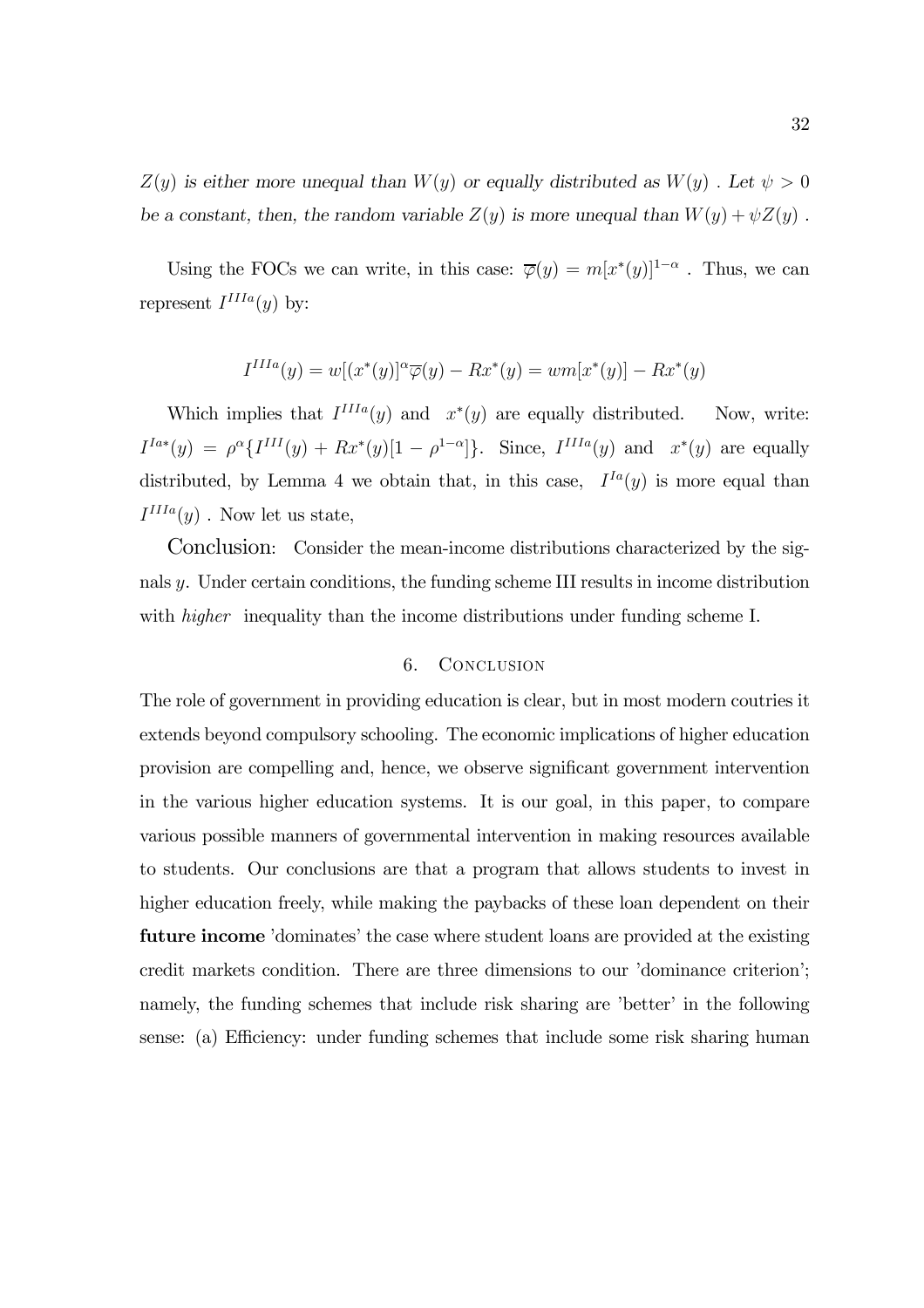capital accumulation is higher in equilibrium (hence, economic growth), (b) Welfare: the funding schemes with risk-sharing provide higher ex-ante expected lifetome utilities, (c) Income inequality: in most cases these risk sharing arrangements have lower income inequality in equilibrium.

Since the two funding schemes that include income-linked payback of education loans require intervention (see the cases of Australia and other countries discussed in Lleras (2004)), the role of government is restricted to creating the environment that makes such a mechanism operate. Basically, it requires minimal financing from the government (for example, in case of personal bankruptcy or fraud). Similar intervention is needed when the government guarantees availability of students loans through the existing credit markets. The economic benefits obviously outweight the public costs in this case and our analysis shows that the income-linked payback system is the 'better' system. Thus, in countries with higher education system that imposes heavy financial burden, such as sizeable tuition fees and other related direct costs, should adopt some variant of the 'Australian model'. This type of mechanism is, currently, being examined in Israel. In the US loans for students are provided under conditions similar toour funding scheme I, which is inferior in many senses to the income-linked rate of return case.

## 7. References

Albrecht, D. and A. Ziderman, "Student Loans: An Effective Instrument for Cost Recovery in Higher Education?", The World Bank Research Observer 8(1) (January 1988), 71-90.

Azariadis, C. and A. Drazen, "Threshold Externalities in Economic Development", Quarterly Journal of Economics 105 (1990), 501-526.

Barr, N. and I. Crawford, "Funding Higher Education in an Age of Expansion", Education Economics, 6 (1), (1998), 45-70.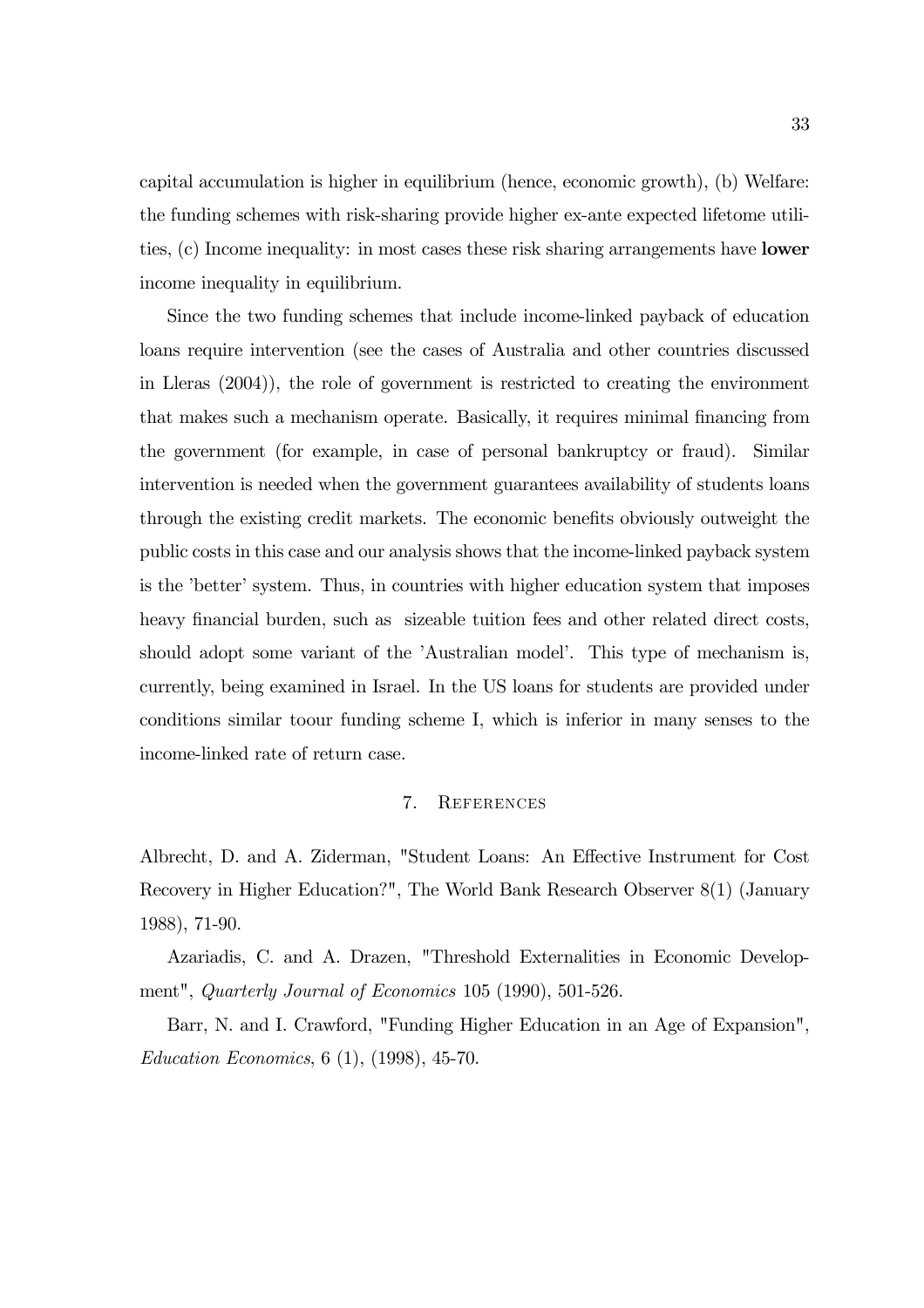Barro, R., 1998, The Determinants of Economic Growth, Cambridge, MA : MIT Press.

Bassanini, S. and S. Scarpenta, "Does Human Capital Matter for Growth in OECD Countries? Evidence from ppoled mean-group estimates" OECD Economics Department,  $WP \# 282$  (Paris).

Caucutt, E.M. and K.B. Kumrat, "Higher education subsidies and heterogeneity: a dynamic analysis" J. of Economic Dynamics and Control 27 (2003), 1459-1502.

Chapman, B., "Conceptual Issues and the Australian Experience with Income Contingent Charges for Higher Education", The Economic Journal 107 (May 1997), 738-751.

Dynarski, S., "Does Aid Matter? Measuring the Effect of Student Aid on College Attendance and Completion", JFK School of Government, Harvard University, RWP01-034 (2001).

Friedman, M., " The Role of Government in Education" in R.A. Solow (ed.),

Economics and the Public Interest. (1955), Piscataway, Rutgers University Press.

Friedman, M., Capitalism and Freedom : 1962, Chicago University Press.

Higher Education Reconciliation Act (HERA): http://ifap.ed.gov/IFAPWebApp/currentHeraPa

Galor, O. and J. Zeira, "Income Distribution and Macroeconomics", Review of

Economic Studies 60 (1993), 35-52.

Greenaway, D. and M. Haynes, "Funding Higher Education in the UK: The Role of Fees and Loans", The Economic Journal 113 (February), F150-F166.

Kane, J.T., "Rising Public College Tuition and College Entry: How well do Public Subsidies Promote Access to College?" NBER Working paper #5164 (1995).

Karni, E. and I. Zilcha, "Technological progress and income inequality" Economic Theory 5 (1995), 277-294.

Lleras, M.P., Investing in Human Capital, Cambridge University Press: Cambridge, UK.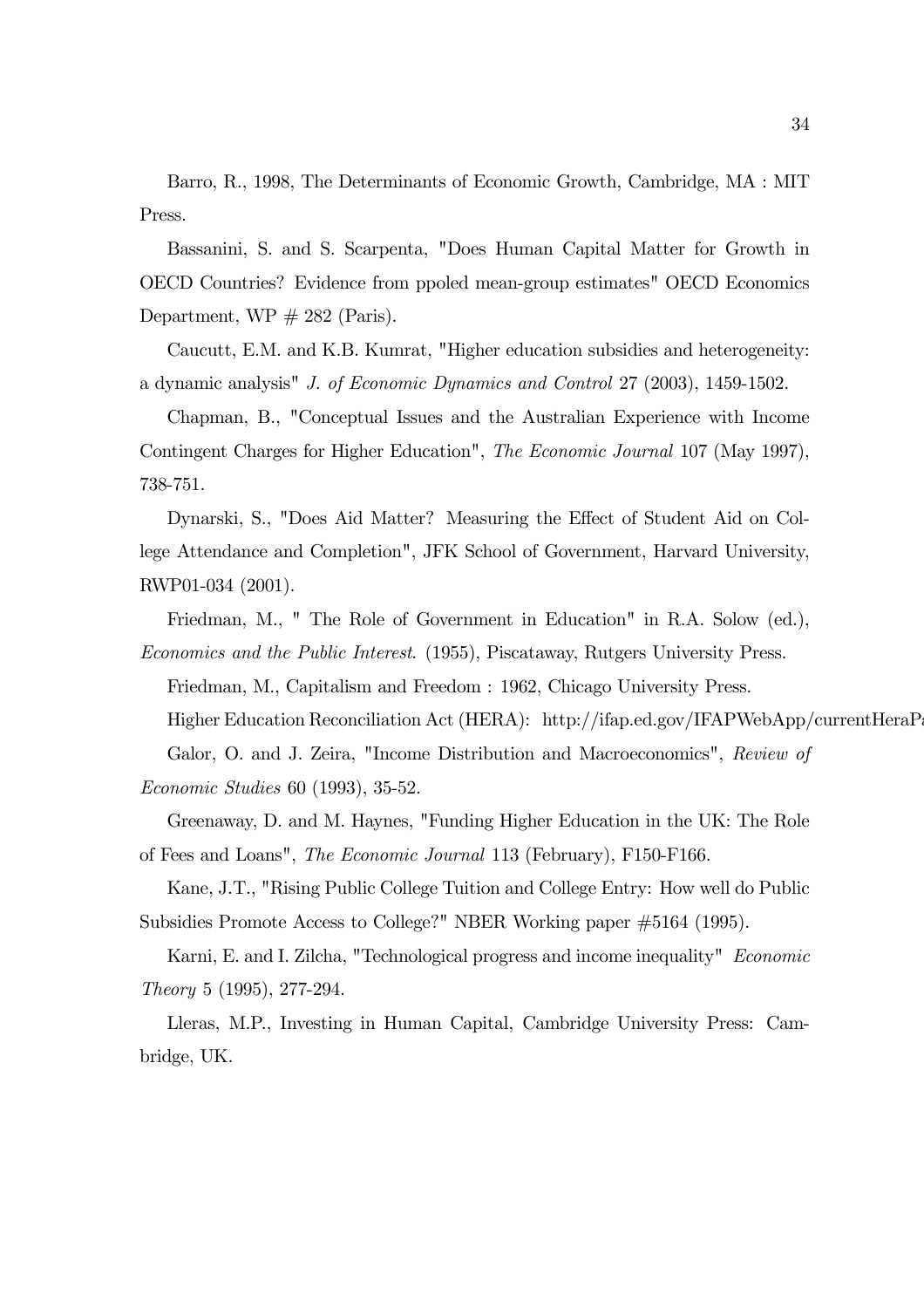Park, K.H. (1996), "Educational Expansion and Educational Inequality on Income Distribution," Economics of Education Review 15(1), 51-58.

Orazem, P. and L. Tesfatsion, "Macrodynamic Implications of income-transfer Policies for human Capital Investment and School Effort", J. of Economic Growth 2 (1997), 305-329.

Rothschild, M. and J. Stiglitz, "Increasing Risk: I " Journal of Economic Theory (1970),

Viaene, JM, and I. Zilcha,"Capital Markets Integration, Growth and Income Distribution", European Economic Review 46 (2002), 301-327.

Woodhall, M.,"Designing a Student Loan Programme for a Developing Country: the Relevance of International Experience", Economics of Education Review 7 (1) (1988), 153-161.

#### 8. Appendix

Proof of Lemma 1: A direct calculaion shows that :

$$
\phi''(\varphi) = -\{ [g''\phi'\varphi g'' - g'[g''' \phi'\varphi + g''\} \Gamma, \text{ where } \Gamma > 0.
$$

Now, we derive that:  $\text{sign }\phi'' = -\text{sign }\left\{2 + \frac{g'''}{g''}\left[-\frac{g'}{g''}\right]\right\},\text{ which easily establishes}$ the Lemma.

**Proof of Lemma 2:** Assume by negation that for some two signals  $y'$  and  $y''$ we have:  $y'' = y' + \epsilon$ ,  $\epsilon > 0$  small, and  $x_t(y') > x_t(y'')$ . Due to the CRRA utility functions we obtain that  $c_t^1(y) = \zeta s_t(y)$  for all y, for some positive constant  $\zeta$ . For all realizations of A for which,

$$
w_t \varphi(A) g_1(x_t(y')) - R_t > 0 \tag{38}
$$

we have:  $c_t^1(y'') + s_t(y'') < c_t^1(y') + s_t(y')$  [see equation (8)]. Thus, in this case, due to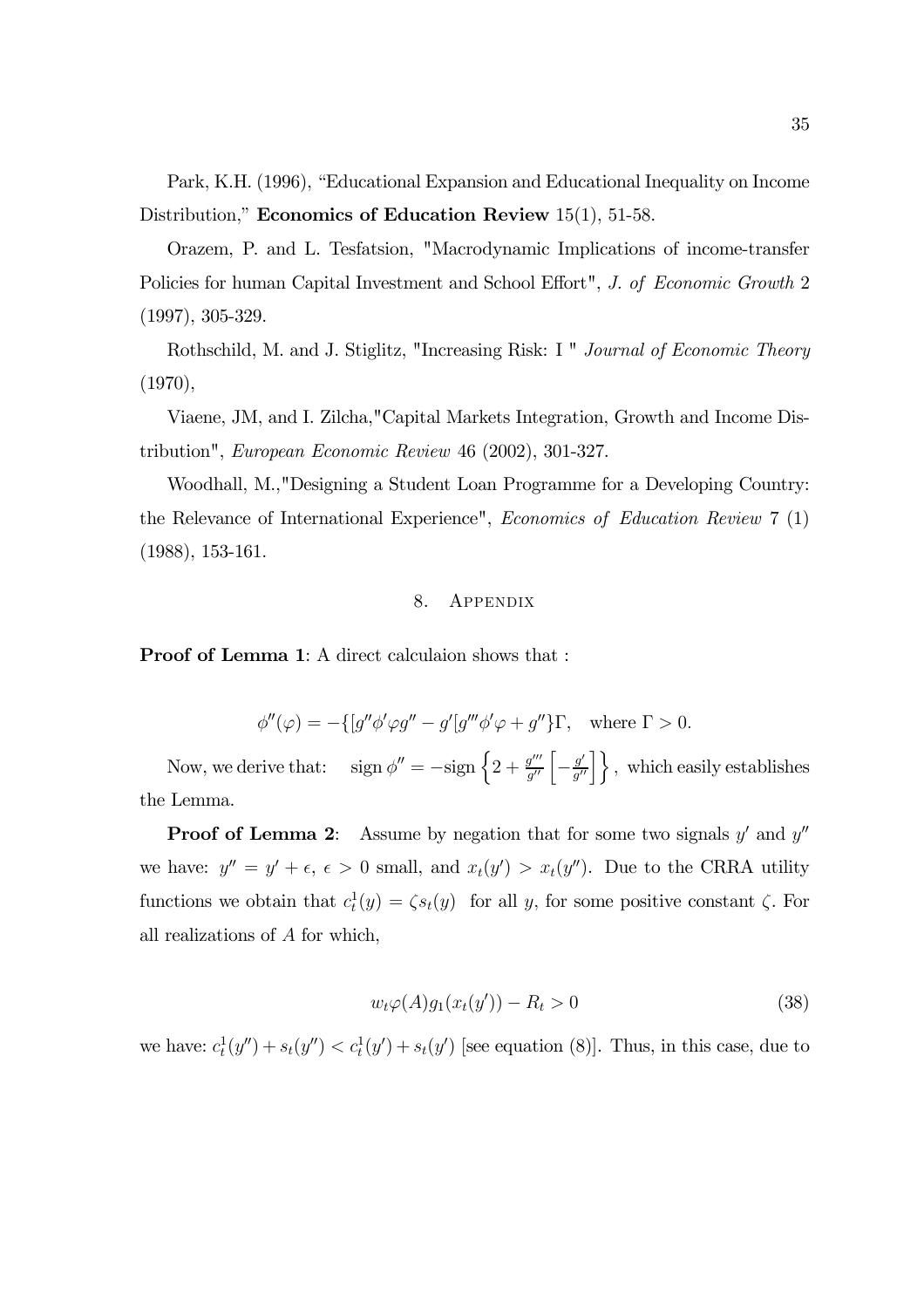the monotonicity (decreasing) of  $u'_1$ , we have  $u'_1(c_t^1(y') \lt u'_1(c_t^1(y''))$ . Now, for all realizations of A for which,

$$
w_t \varphi(A) g_1(x_t(y')) - R_t < 0 \tag{39}
$$

we have:  $c_t^1(y'') + s_t(y'') > c_t^1(y') + s_t(y')$ . Hence in this case we have :  $u'_1(c_t^1(y') >$  $u'_1(c_t^1(y''))$ . Thus, we obtain that for all value of A we have:

$$
[w_t \varphi(A)g_1(x_t(y')) - R_t]u'_1(c_t^1(y')) \leq [w_t \varphi(A)g_1(x_t(y'')) - R_t]u'_1(c_t^1(y'')) \tag{40}
$$

From the first order conditions [equation (11)] it can be shown that,

$$
c_t^1 \uparrow \iff s_t \uparrow \text{ as } A \text{ and } y \text{ vary} \tag{41}
$$

$$
E\{[w_t\varphi(A)g_1(x_t(y'')) - R_t]u'_1(c_t^1(y'')) | y'\} > 0
$$

Now let us use the MLRP to complete our argument, namely, to derive a contradiction to our assumption. It is easy to verify that since  $\gamma_1 \leq 1$  the function  $w_t\varphi(A)g_1(x_t(y))u'_1(c_t^1(y))$  is nondecreasing in A for each value of y (note that it holds even though  $c_t^1(y)$  is an increasing function of A). Therefore, by the MLRP we obtain that,

$$
E\{[w_t\varphi(A)g_1(x_t(y'')) - R_t]u'_1(c_t^1(y'')) | y''\} > 0
$$

Which contradicts the first order conditions. This proves that we must have  $x_t(y') \leq x_t(y'').$ 

**Proof of Lemma 3:** Obviously,  $\phi^1(z)$  and  $\phi^2(z)$  have the same mean. The proof is, therfore, complete if we can show that there exists some  $\hat{z}$  such that: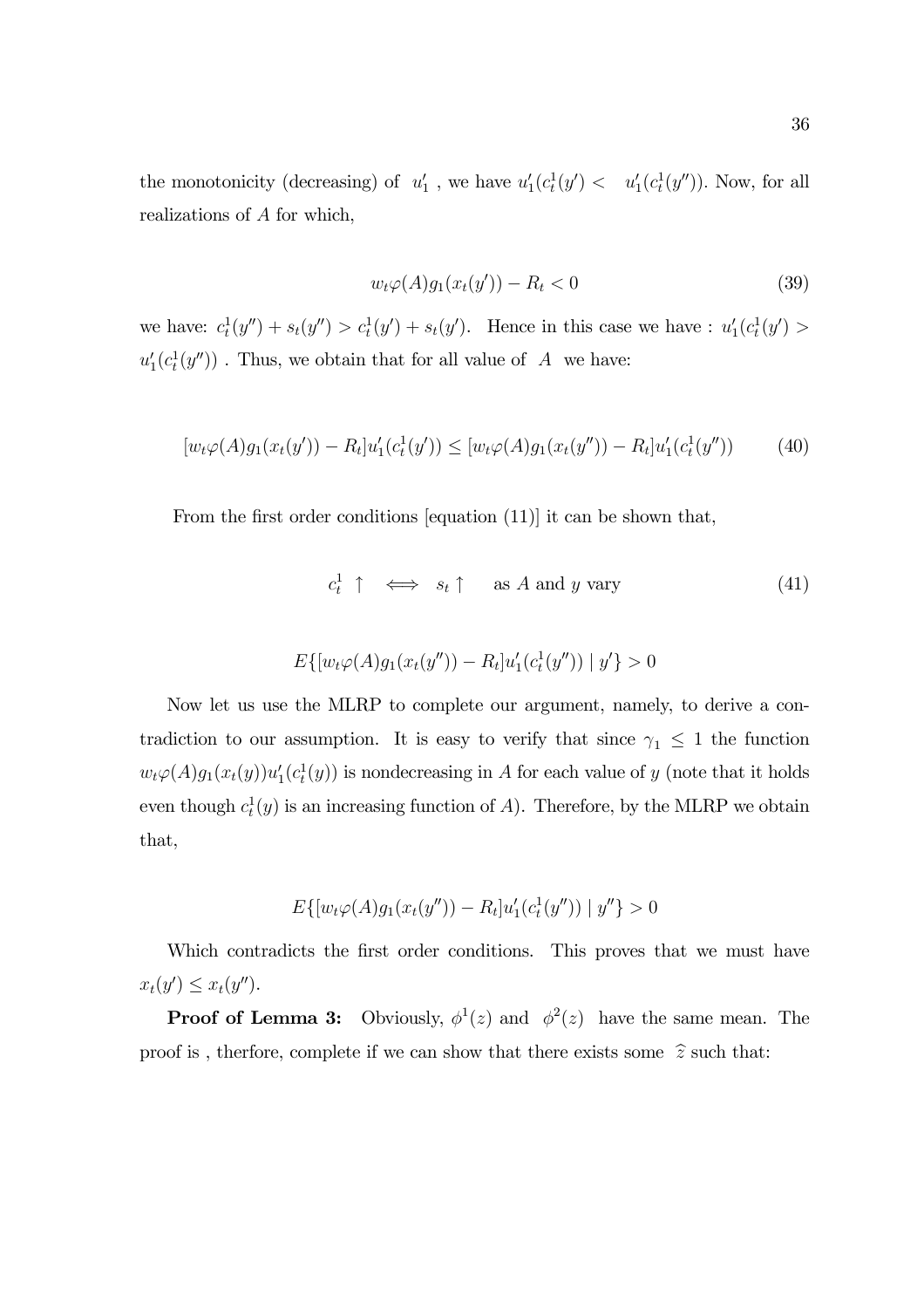$$
\phi^2(z) \leq \left[\geq\right] \phi^1(z) \quad \text{for} \quad z \leq \left[\geq\right] \widehat{z} \tag{42}
$$

Define,

$$
\phi(z) = \phi^{2}(z) - \phi^{1}(z) = \bar{\varphi}(z)\{\frac{M(z)}{E\{M(z)\bar{\varphi}(z)\}} - \frac{1}{E\{\bar{\varphi}(z)\}}\}
$$

Since the term in brackets is increasing in z there exists  $\hat{z}$  such that  $\phi(z) \leq 0$ for  $z \leq \hat{z}$  and  $\phi(z) \geq 0$  for  $z \geq \hat{z}$ . By the definition of  $\phi(z)$ , this property is equivalent to the inequalities in (42).  $\blacksquare$ 

Proof of Lemma 4: This Lemma is a generalization of Lemma 2 in Karni and Zilcha (1995). Assume that the income  $W(y)$  is more equal than  $Z(y)$ . Let us show that any non-trivial convex combination of the incomes  $W(y)$  and  $Z(y)$  is more equal than  $Z(y)$ . This follows from definition: Assume that  $0 < \theta < 1$ , then for any strictly concave function u we have:

$$
E\{u[\theta W(y) + (1 - \theta)Z(y)]\} \ge \theta Eu(W(y)) + (1 - \theta)Eu(W(y)) \ge Eu(Z(y))
$$
 (43)

since  $Eu(W(y)) \ge Eu(W(y))$  holds for any such u. Now, to show the claim let us rewrite,

$$
(1 + \psi) \left[ \frac{1}{1 + \psi} W(y) + \frac{\psi}{1 + \psi} Z(y) \right] = W(y) + \psi Z(y)
$$
 (44)

Since the LHS is more equal than  $Z(y)$  this demonstrates the claim. The rest of the proof is similar to that of Lemma 2 in Karni and Zilcha (1995).  $\blacksquare$